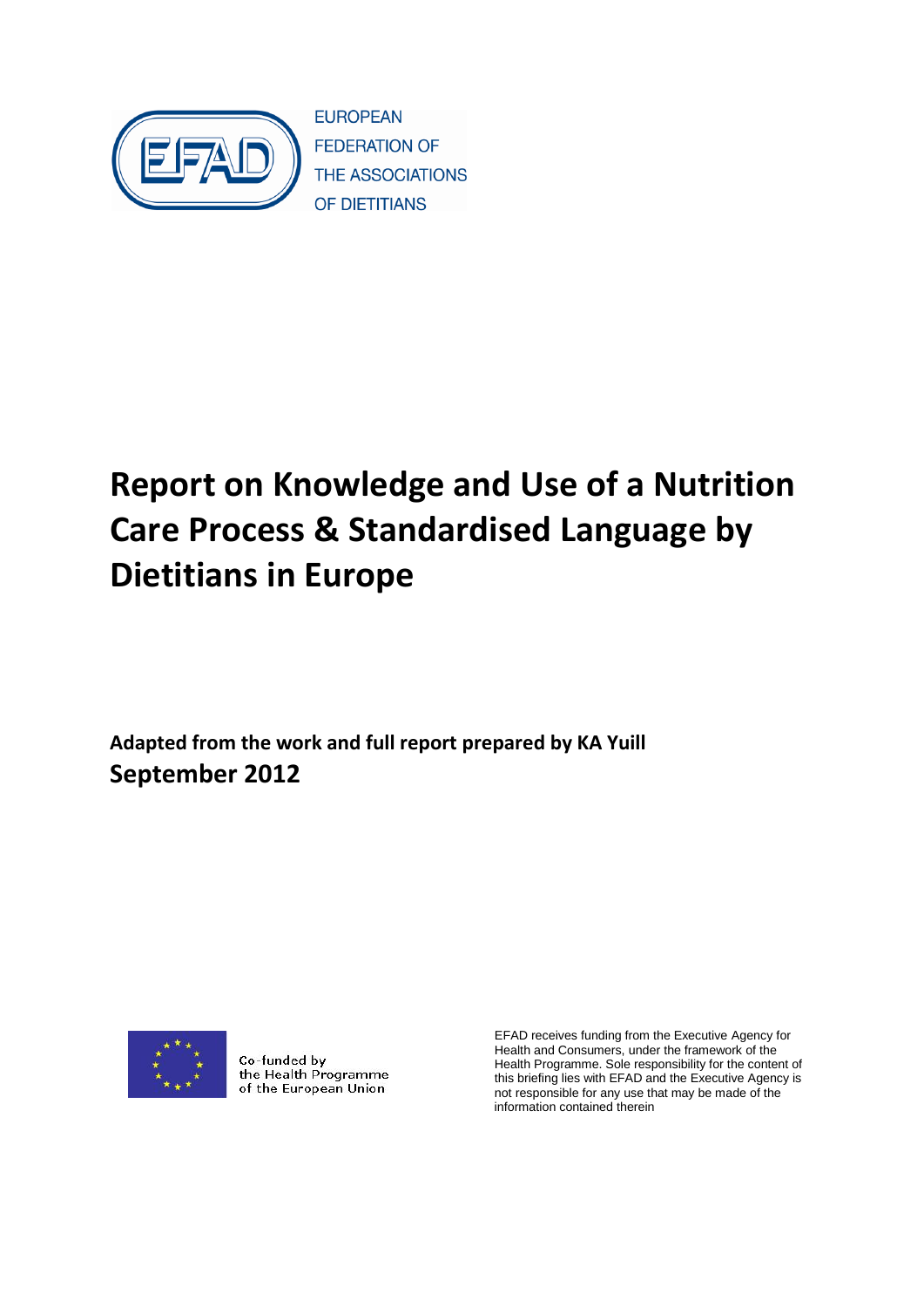

# **Contents**

<span id="page-1-0"></span>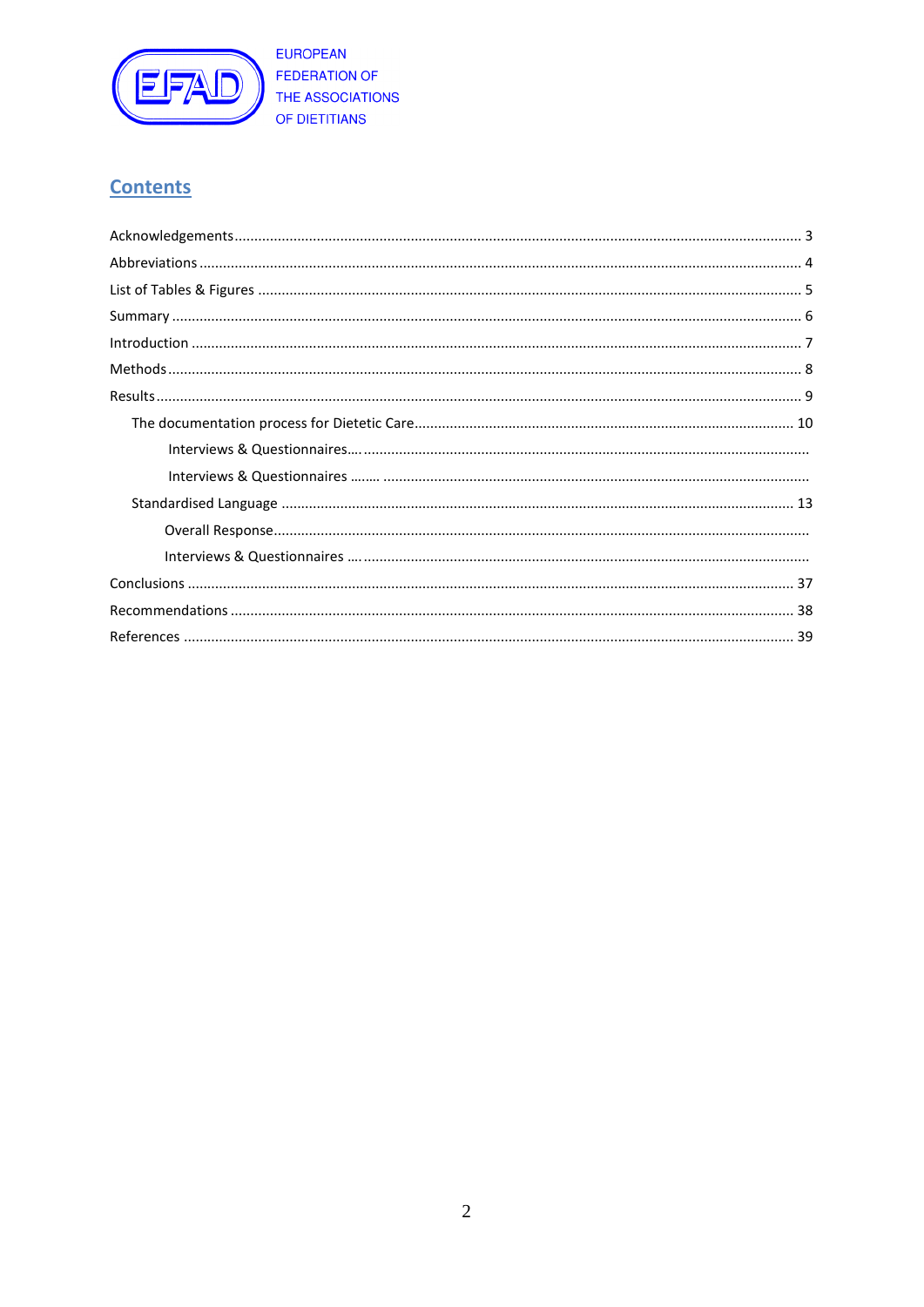

# **Acknowledgements**

The European Federation of the Associations of Dietitians (EFAD) would like to thank the following for their contribution to this report:

The interviewees Professional Practice Committee Members (EFAD) – Ylva Orrevall, Constantina Papoutsakis (PPC Chair), Pauline Douglas Anne de Looy. President (EFAD) Judith Liddell. Secretary General (EFAD) The National Dietetic Associations that responded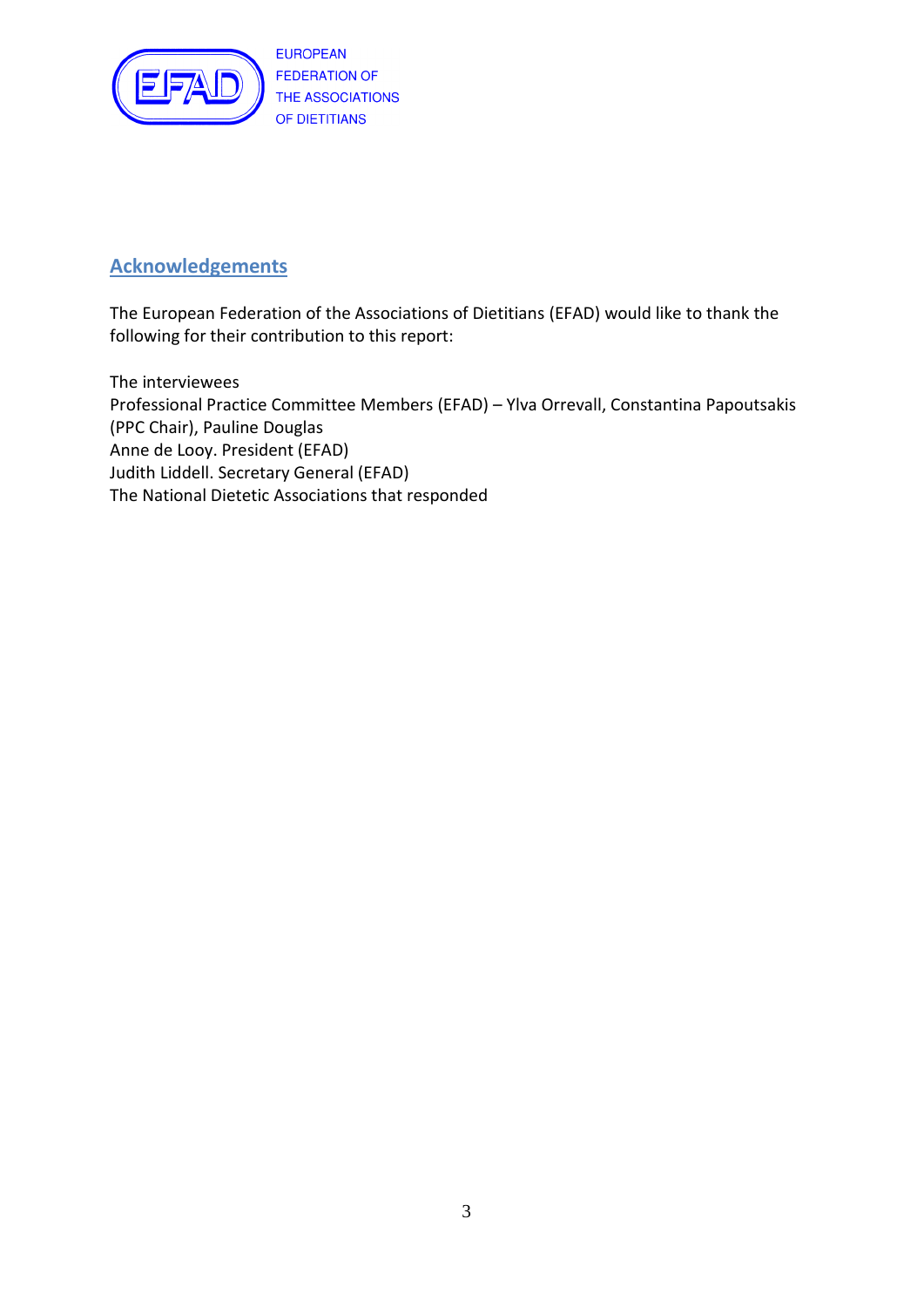

# **Abbreviations**

AND Academy of Nutrition & Dietetics (in this report, referred to as 'the Academy') BDA British Dietetic Association DMH Diёtistisch Methodisch Handelen EFAD European Federation of the Associations of Dietitians EHR Electronic Health Record/s EU European Union GP General Practitioner HCPC Health & Care Professions Council HP Healthcare Professional HPC Health Professions Council ICD International Classification of Diseases ICDA International Confederation of Dietetic Associations ICF International Classification of Functioning, Disability & Health ICF-D International Classification of Functioning, Disability & Health - Dietetics IDNT International Dietetic s & Nutrition Terminology INDI Irish Nutrition & Dietetic Institute NCP Nutrition Care Process NDA National Dietetic Association/s PC Primary Care PH Public Health PONIP Patient, Objective, Nutrition, Integration, Plan PP Practice Placement PPC Professional Practice Committee SL standardized Language SNOMED Systematized Nomenclature of Medicine SNOMED CT Systematized Nomenclature of Medicine – Clinical terms SOAP Subjective, Objective, Assessment, Plan SRAG Scientific Research Advisory Group UK United Kingdom UMLS Unified Medical Language System

WHO World Health Organisation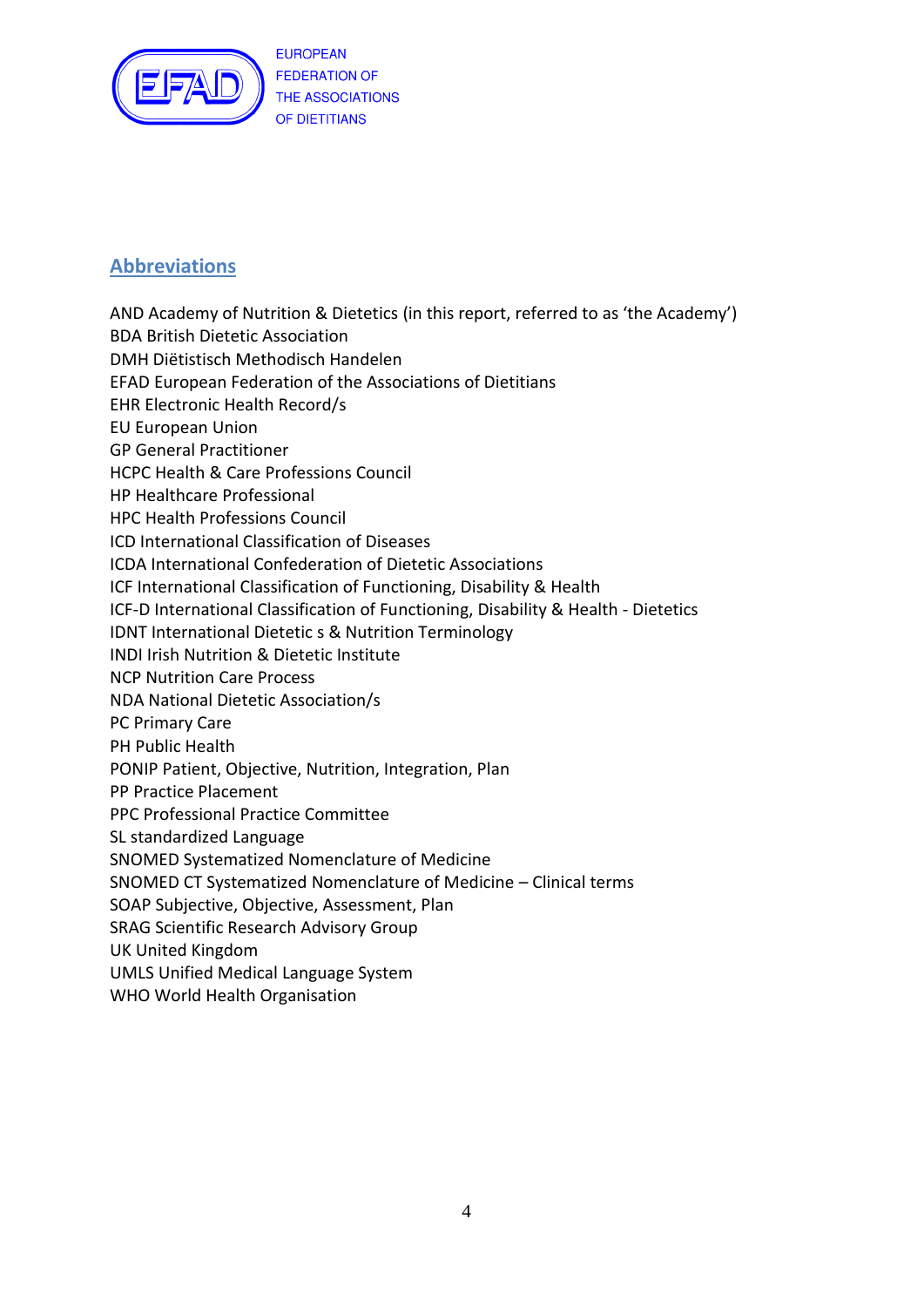

# **List of Tables**

**Table 1:** Interview response – Care Process Table 2: Pros & Cons of specific SL- As perceived by interviewees Table 3: Pros &Cons of specific SL - Respondents

# **List of Figures**

Figure 1: Overall response – NDA care process recommendation Figure 2: Overall response: One structured method to record dietetic care to be used throughout Europe Figure 3: Overall response: Standardized Language - Definition Figure 4: Overall response: Introduction aids for the clinical environment Figure 5: Overall response: Introduction aids for introduction to academia Figure 6: Overall response: SL use and perception of dietitians by other HP Figure 7: Overall response: SL use and audit, care & outcome Figure 8: Overall response: Main considerations in SL selection Figure 9: Overall response: Is there a role for EFAD in SL promotion in Europe? Figure 10: Overall response: Currently, is SL part of training in clinical environment? Figure 11: Overall response: Currently, is SL taught as part of the academic curriculum? Figure 12: Overall response: NDA promotion of SL Figure 13: Overall response: EFAD priorities for SL introduction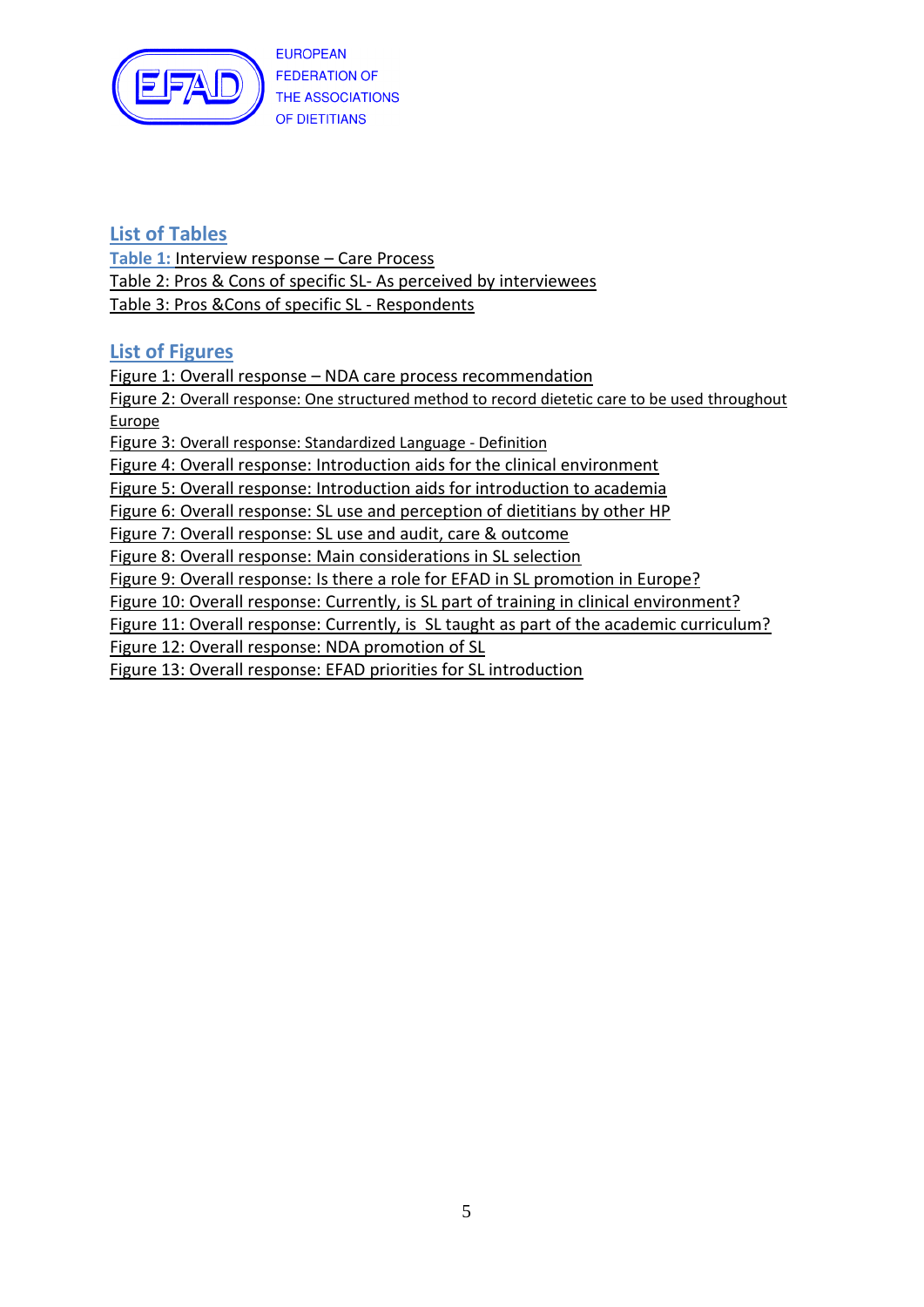

# **Summary**

Dietetic practice has seen significant changes over the past few decades which have prompted dietitians to become more accountable and, therefore, more aware of treatment outcome and evaluation. Audit of dietetic practice and performance is dependent on reliable data collection and dissemination of the results. An increasing wealth of published evidence has demonstrated the numerous benefits which can be gained by application of a nutrition care process (NCP) and standardised language (SL). Potential advantages include consistency in dietetic practice, enhanced professional profile, availability of outcome data, and facilitation of critical reasoning.

One of the 2012 objectives of the European Federation of Associations of Dietitians (EFAD) is to establish baseline data on differentials in dietetic care in member states. EFAD proposes that proven, effective strategies can reduce inequitable provision of dietetic care; therefore, it is essential that dietitians evaluate their practice and share these results. This is reliant on the accumulation of appropriate and concise quantitative and qualitative data. The specific data which record dietetic care should demonstrate the unique contribution that dietetic practice makes to healthcare and, also, that the specific data fields are an integral part of databases. As European healthcare moves towards the introduction of electronic health records, it is of paramount importance that dietitians establish a systematic method of documentation. To help achieve this EFAD elected to investigate knowledge and use of a Nutrition Care Process (NCP) and standardized language (SL) throughout Europe.

The results of this survey indicate that there is an increasing interest in NCP and SL amongst the member associations of EFAD contributing to this report. Four different SL and one clinical terminology , either, known to, or, being used by dietitians in Europe: International Classification of Functioning, Disability & Health (ICF); International Classification of Functioning, Disability & Health – Dietetics (ICF-D); International Dietetics & Nutrition Terminology (IDNT); the SL of the Polish Society of Sciences & Polish National Food & Nutrition Institute, and Systematized Nomenclature of Medicine (SNOMED). This survey extends and confirms the results of an earlier investigation by EFAD PPC that the IDNT is the preferred choice of the countries represented here.

The dietitians contributing to this report are enthusiastic and keen to work together to identify a standardized language which is both, appropriate for use in their country and can be comparable with SL used in other countries. Furthermore, they expect that EFAD should adopt a lead role in the promotion of NCP and SL use throughout Europe. Considering this documented demand that EFAD take a leading role in encouraging the adoption of SL, the PPC is obligated to provide guidance, based on the accumulated evidence. It is in the best interest of the dietetic profession to adopt a language that enables systematic documentation of nutritional care that can be compared, shared, and used in research, seamlessly, throughout Europe.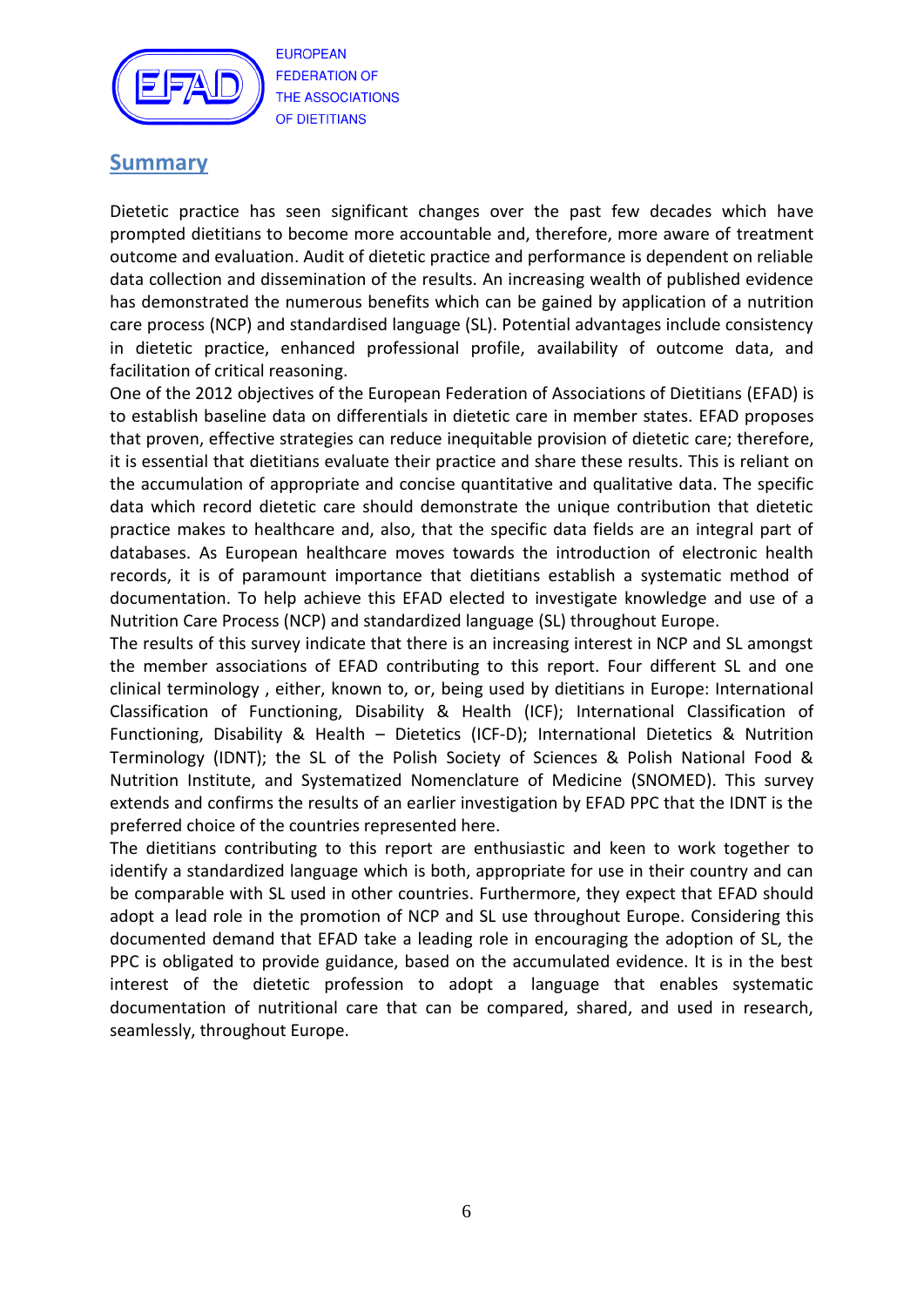

# **Introduction**

The process of describing dietetic care has gradually been evolving over the past few decades. The Academy of Nutrition and Dietetics (AND, the Academy) has been working for many years to develop a process which accurately describes and emphasises the work of dietitians. The International Confederation of Dietetic Associations (ICDA) has recently conducted an international investigation into the use of a nutrition care process with the aim of agreeing a structure which could have global use. In 2003, the Academy's House of Delegates adopted the NCP to provide dietetics professionals with a framework for critical thinking and decision-making. This has resulted in more effective care and increased visibility of the role of dietetic professionals. "If we cannot name it, we cannot control it, finance it, teach it, research it, put it into public policy, or claim reimbursement for it. Without a viable and standardized language system to describe the nutrition care of patients in all settings, our discipline will remain invisible in health care systems, and our value and importance will go unrecognized and unrewarded" (Hakel-Smith & Lewis, 2004). The associated language for the NCP, IDNT (ADA, 2011), has been evolving since the nutrition diagnosis terminologies in 2005. The IDNT is promoted by International Confederation of Dietetic Associations (ICDA).

In Europe, dietitians are also working to decide which nutrition care process models and SL to adopt. EFAD, through the work of Professional Practice Committee (PPC), is giving consideration to a variety of different models and different standardized languages. Last year EFAD PPC conducted a survey to investigate the use of the International Dietetics & Nutrition Terminology (IDNT) in Europe (Papoutsakis & Orrevall, 2012). This survey takes that investigation to the next stage by seeking to understand better how dietitians in Europe use a NCP and associated SL.

An increasing number of dietitians working in the European countries represented in this report are becoming aware of IDNT, which is endorsed by the ICDA. The Dutch Institute of Allied Health Care and Dutch dietitians have customised the International Classification of Functionality, Disability and Health (ICF) by adding additional terms specific to dietetics. The Dutch ICF-D is endorsed by the World Health Organisation (WHO) for nutrition and dietetics.

This report will summarise responses obtained from interviews about knowledge and use of NCP and SL. An identical questionnaire was distributed to delegates representing the member associations of EFAD. The results from the questionnaire responses were combined with the interview results and will be presented here.

Recommendations for future NCP/SL activity will be made. These recommendations will be considered by EFAD delegates at the General Meeting.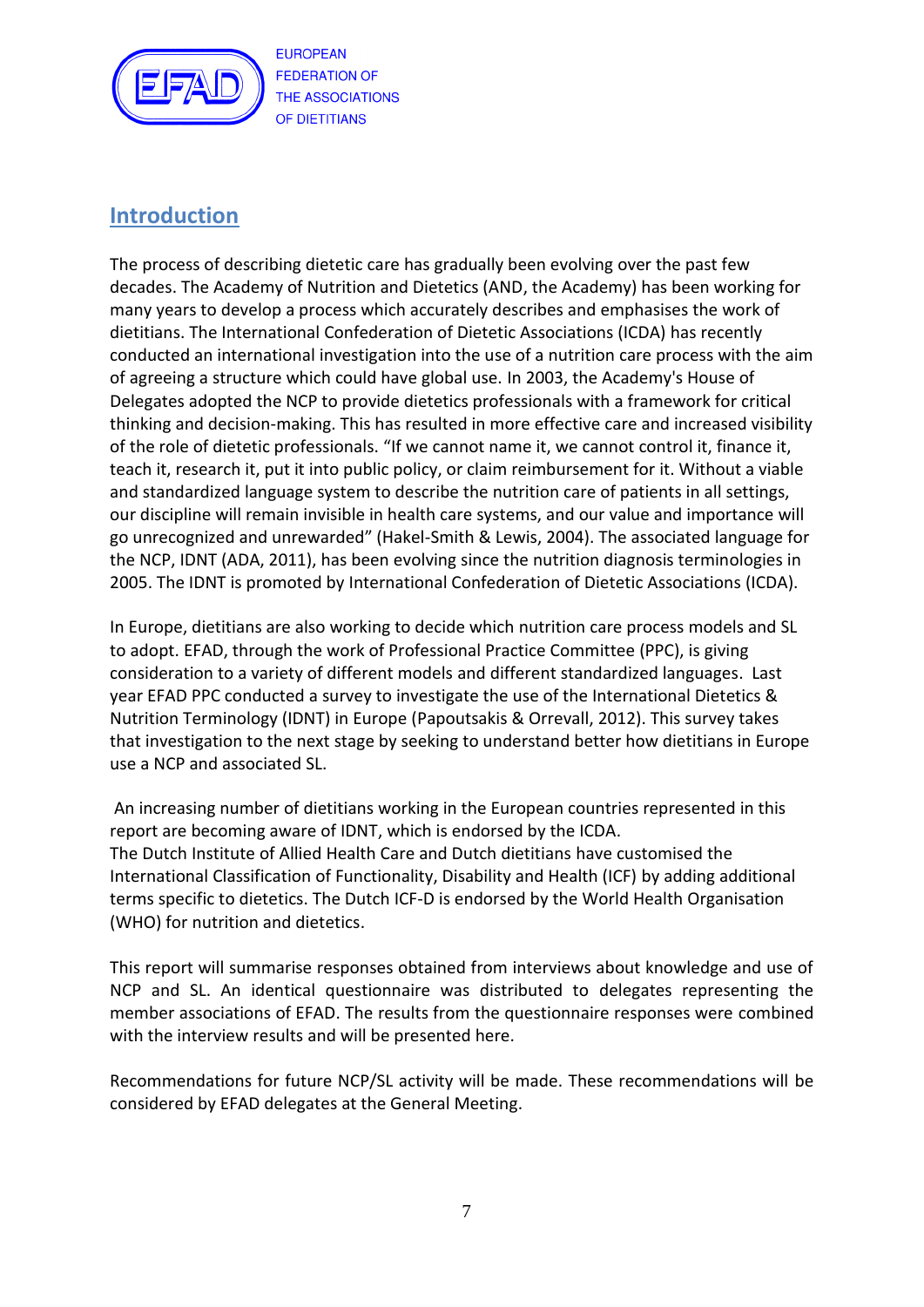

# **Methods**

# INTERVIEWS

An interview schedule, which also served as a questionnaire, was devised to determine the knowledge and/or use of a dietetic care process and standardized language by members of EFAD (. The interview schedule/questionnaire was structured into two parts. The first sought information on knowledge and use of NCP and the second on SL.

Selection criteria included: recent experience or knowledge of dietetic practice, within the previous 5 years, in a member country of EFAD; recent experience or knowledge of dietetic education, within the previous 5 years, in a member country of EFAD.

Participants who were interviewed were asked to provide signed consent for the telephone interview to be audio-recorded. It was emphasised that participants could request that the recording be stopped at any point in the interview and that only the respondent's National Dietetic Association (NDA) would be identified in the report.

In June and July, 2012, 20 dietitians who met the selection criteria were sent an e-mail invitation to participate in the interview process. E-mail reminders were also sent in July and August, 2012.

The qualitative interviews followed an interview guide and were conducted during July and August 2012, virtually. The interviews were conducted with dietitians who were deemed to have knowledge, of varying degrees, of a structured method of documentation of dietetic care and standardized language.

The interviews were conducted, transcribed, analysed and reported by the same researcher. The recording of each interview was deleted immediately after transcription.

## **QUESTIONNAIRES**

In order to further elucidate the current situation regarding structured documentation and standardized language in Europe, the questionnaire used to guide the interviews was circulated to EFAD member associations. The questionnaire was sent on August, 2012, via email, with a final submission date of  $31<sup>st</sup>$  August. Reminders were sent on August 21 $<sup>st</sup>$ , 2012.</sup> Responses were analysed and reported by the same researcher.

## OVERALL RESPONSE: INTERVIEWS & QUESTIONNAIRES

The responses from the interviews and questionnaires were analysed, and results presented by the same researcher.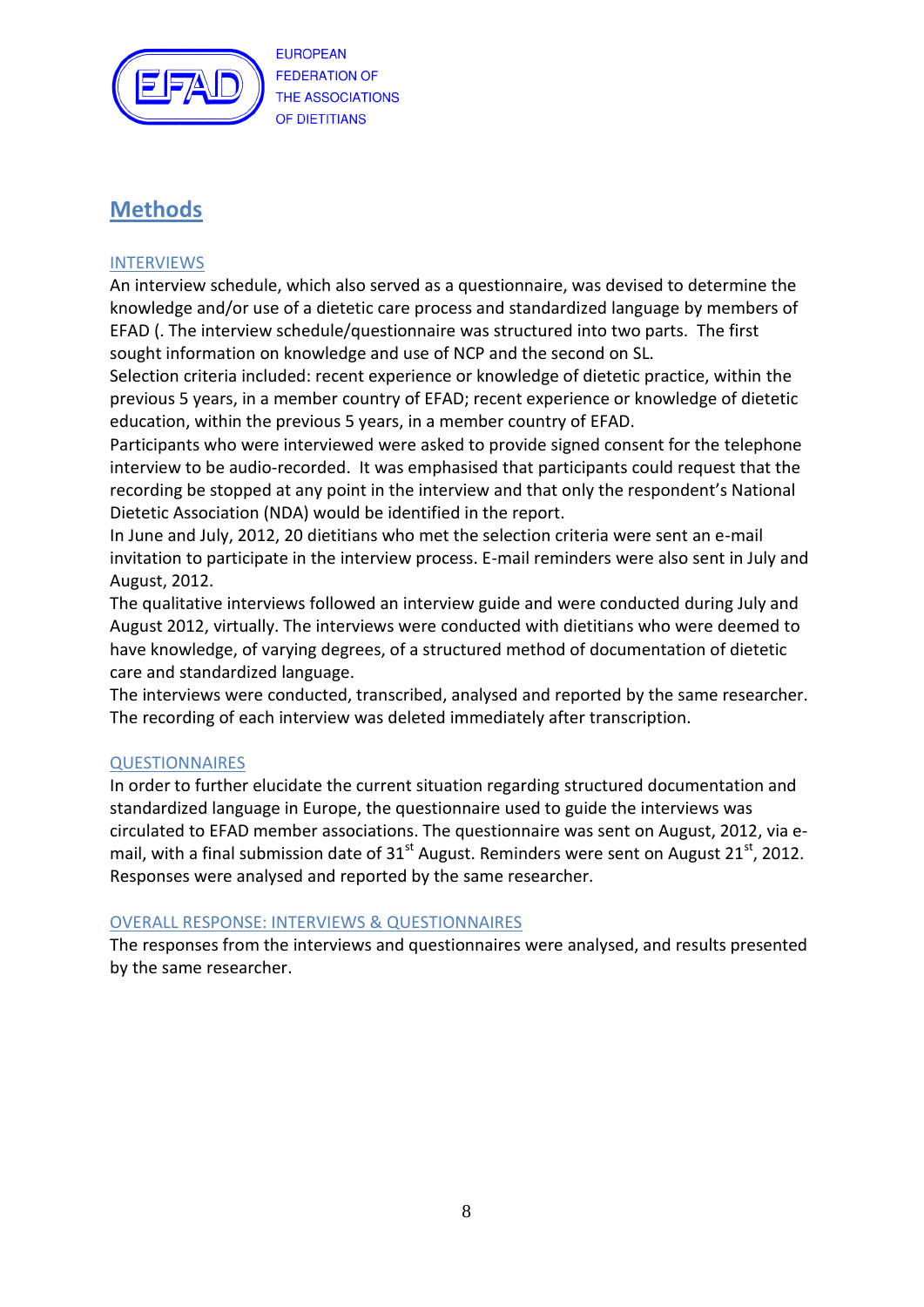

# **Results**

## INTERVIEWS

During July and August 2012, 14 qualitative interviews were conducted, virtually. Each interview consisted of 24 core questions; 4 on NCP, and 20 on SL. Two interviewees asked for the questions to be sent in advance of the interview. As a result

of technical problems, two interviews converted to written response to the interview questions. Three dietitians elected to provide written responses in preference to interview. Three dietitians failed to respond to the invitation, giving a participation rate of 85%. The average interview time was 55 minutes (range 38 – 94 minutes).

## **QUESTIONNAIRES**

Questionnaires, containing the same 24 questions as the interview script, were available from  $10^{th}$  August, 2012. Last submission date was  $10^{th}$  September, 2012. Eleven questionnaires were returned giving representation from the 11 countries. This represents a 38% response rate.

# OVERALL RESPONSE: INTERVIEWS & QUESTIONNAIRES

The results from the interviews and the questionnaires were combined. Overall, there was a total of 28 responses representing a 57% participation rate.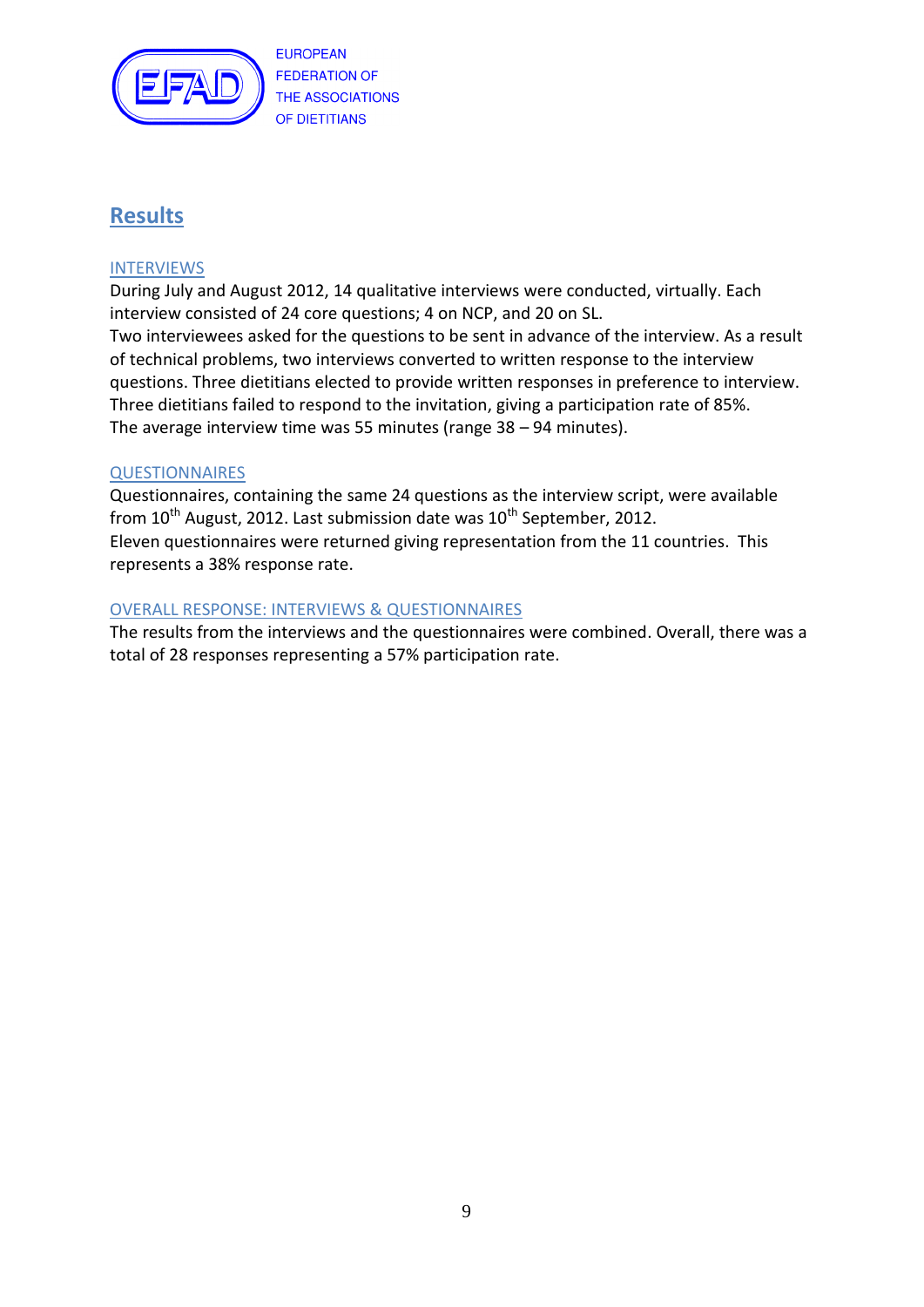

# **The Documentation Process for Dietetic Care**

**QUESTION 1: In your country of employment has your NDA made recommendations about the use of a structured way of recording dietetic care?**

# OVERALL RESPONSE – INTERVIEWS & QUESTIONNAIRES

- Fourteen respondents reported that their NDA had made a recommendation about dietetic documentation
- Ten respondents indicated that their NDA had not made a recommendation regarding the process for recording dietetic care
- Four respondents were unaware of any official recommendation.



Figure 1: Overall response – NDA care process recommendation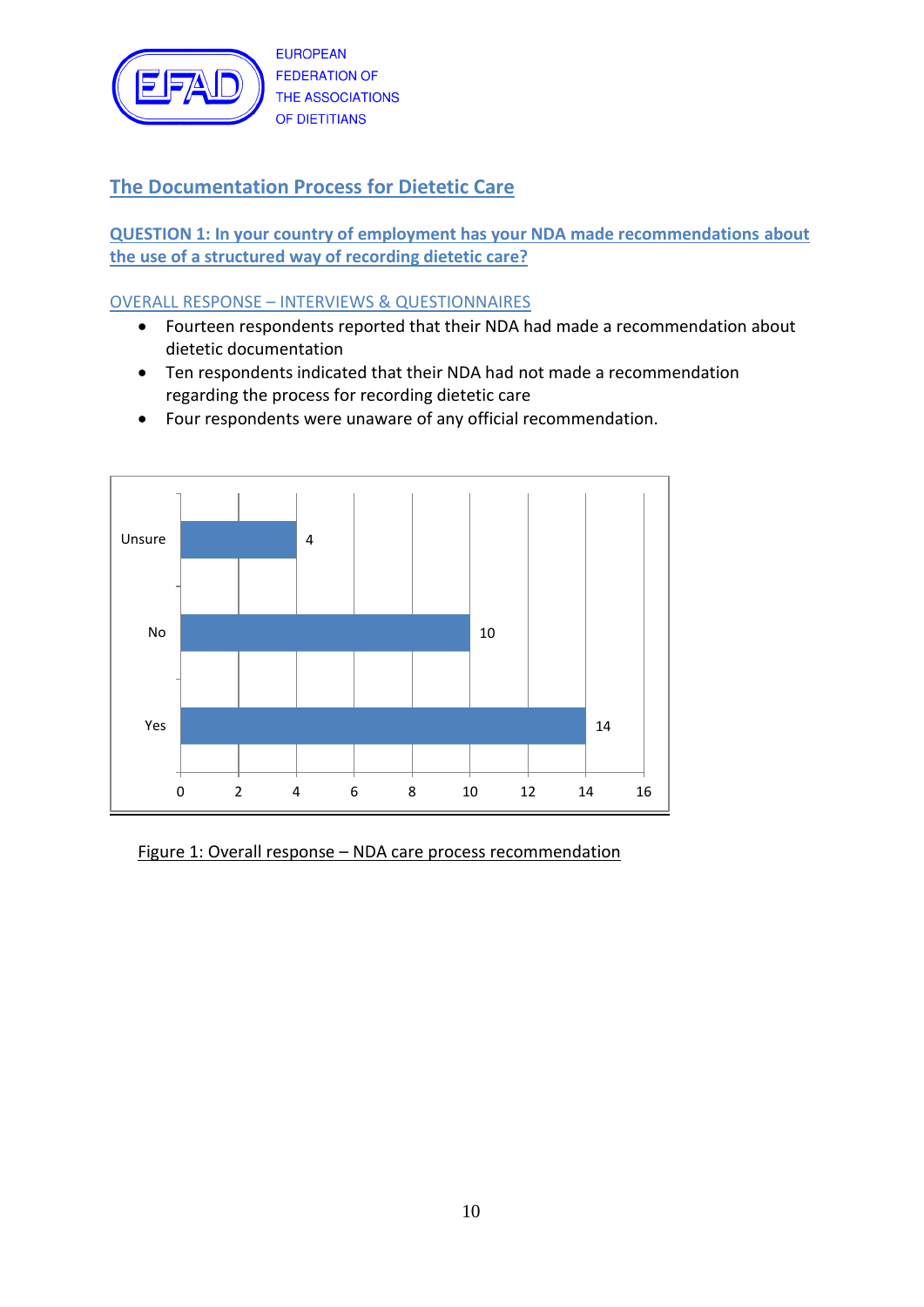

# **Question 2: Do you think there should be one structured method of recording dietetic care?**

# OVERALL RESPONSE – INTERVIEWS & QUESTIONNAIRES

- A total of 19 respondents thought that there should be one structured method of dietetic care which would be used throughout Europe.
- Six respondents thought it was a good idea but, unnecessary that it must be identical. The important point being that there should be comparable steps.
- Three respondents were not sure that this would be imminently possible (Figure 4). Comparable steps would be the important factor here.



Figure 2: Overall response: One structured method to record dietetic care to be used throughout Europe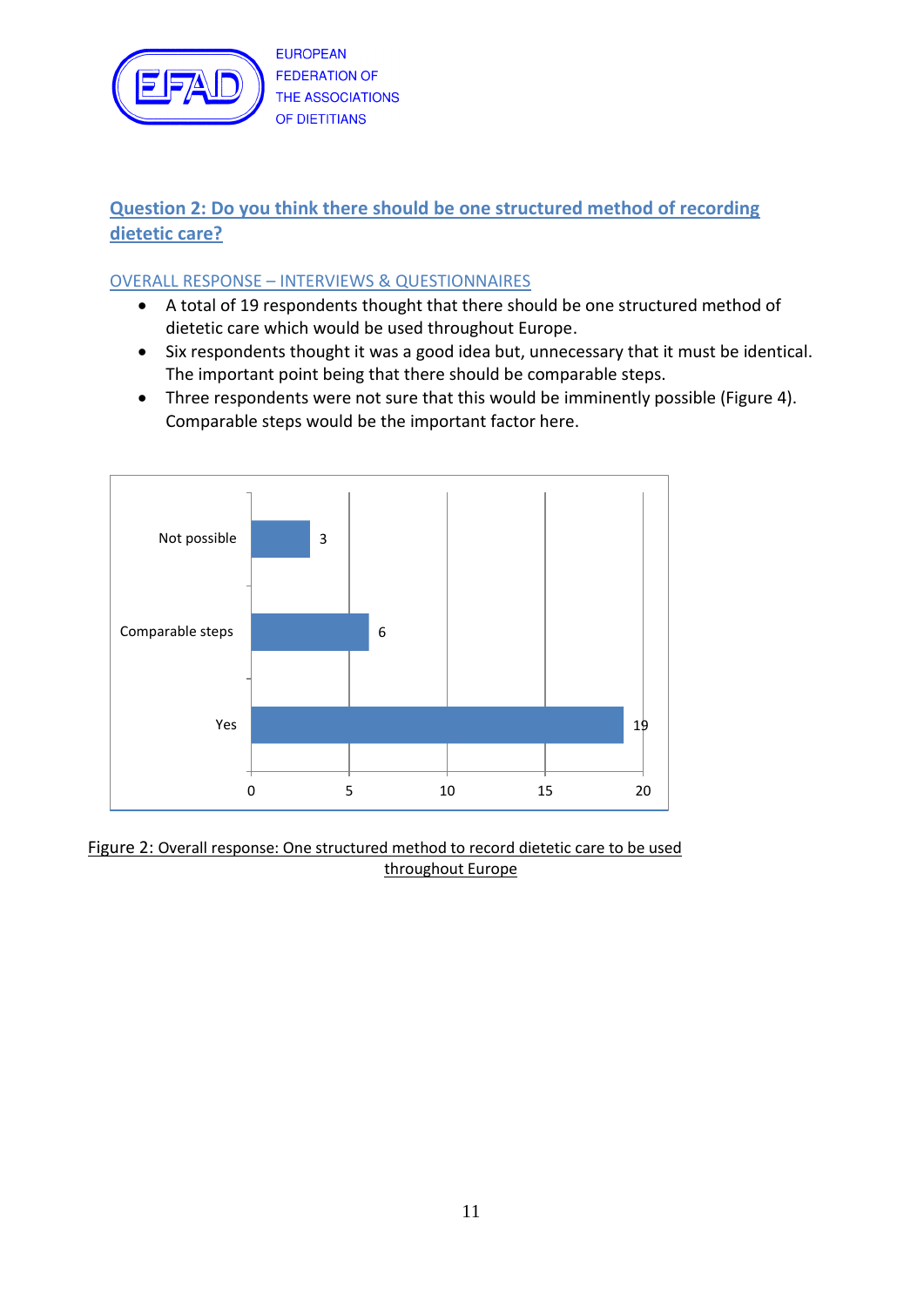

# **Question 3: What process do you use/teach to document dietetic care?**

#### OVERALL RESPONSE – INTERVIEWS & QUESTIONNAIRES

Table 1 presents the processes used by the interviewees and questionnaire respondents to document/teach documentation of dietetic care.

| <b>Country</b> | <b>Recommendation</b> | <b>Process</b>                           | <b>Steps</b> | <b>European NCP</b> |
|----------------|-----------------------|------------------------------------------|--------------|---------------------|
| Austria        | Yes                   | Diätologischer Prozess                   |              | Yes                 |
| France         | Yes                   | <b>NCP</b>                               | 4            | Yes                 |
| Germany        | Yes                   | NCP/DMH/VDD Quality guidelines           | 4/6          | Comparable steps    |
| Greece         | No.                   | SOAP/NCP                                 | 4/4          | Comparable steps    |
| Holland        | Yes                   | <b>DMH</b>                               | 6            | Comparable steps    |
| Italy          | Yes                   | <b>NCP</b>                               | 4            | Yes                 |
| Norway         | Unaware               | <b>NCP</b>                               | 4            | Yes                 |
| Sweden         | No.                   | <b>NCP</b>                               |              | Yes/ not possible   |
| Switzerland    | Not official          | <b>NCP</b>                               |              | Yes                 |
| Turkey         | No.                   |                                          |              | Yes                 |
|                |                       | Model & Process for Nutrition & Dietetic | 6/5          |                     |
| UK             | Not yet               | Practice/PONIP                           |              | On some levels      |

Table 1: Interview response – care process

**Question 4: Are you aware that an international consultation about the nutrition care process is being conducted by ICDA?**

## OVERALL RESPONSE – INTERVIEWS & QUESTIONNAIRES

Twenty-four respondents were aware that there was, currently, an international consultation regarding NCP being conducted by ICDA. Three respondents were not aware of this consultation and one was unsure.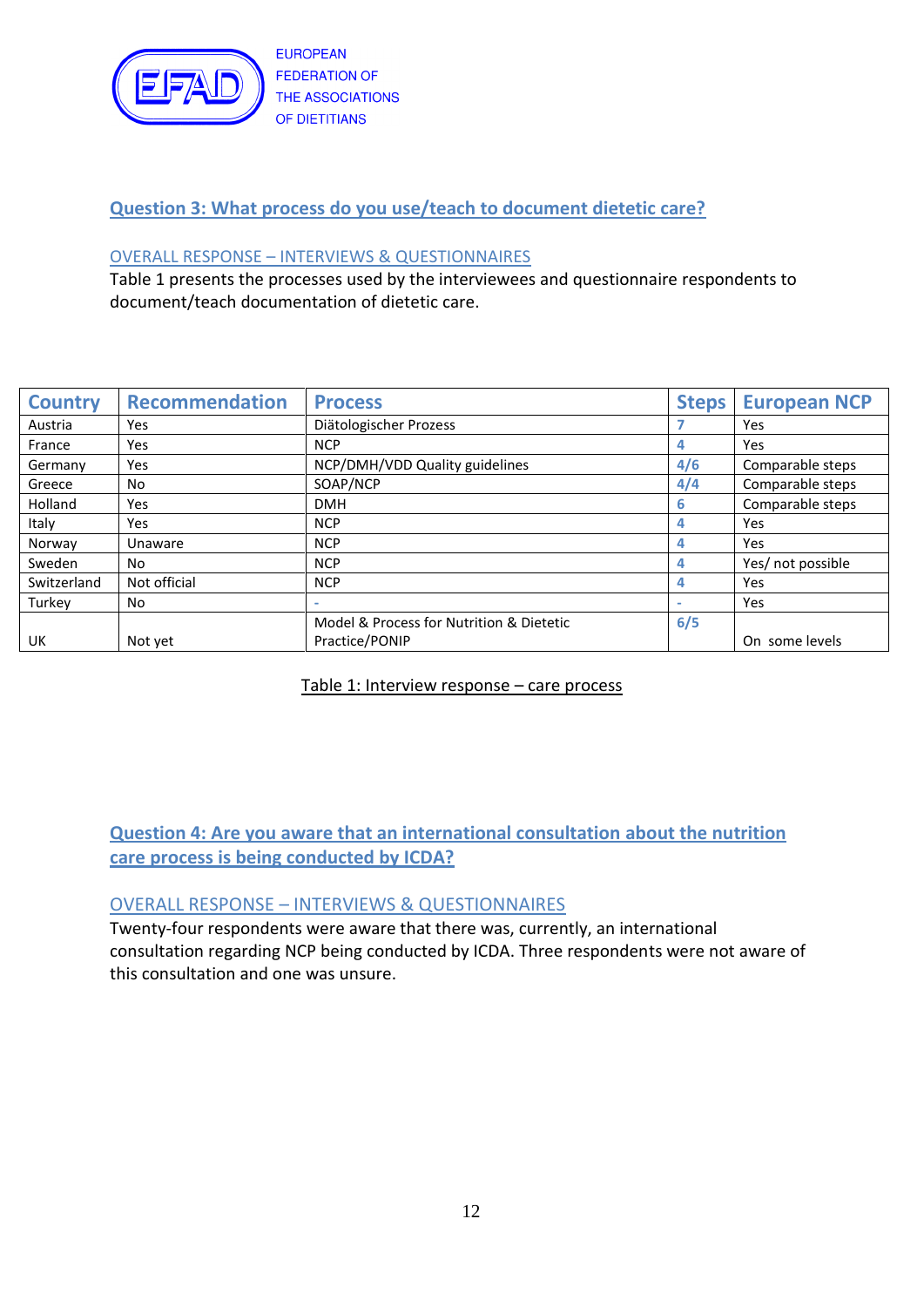

# **Standardized Language**

# **Question 1: What is your understanding of a SL – can you define it?**

# INTERVIEW RESPONSE

Participants were asked about their understanding of SL and if they provide a definition. Sixteen respondents felt adequately-informed to give their definition of SL. Respondents ' definitions included:

- A terminology that specifically focuses on the dietetic contribution to health care.
- 'SL is a way of expressing ourselves in terms of nutritional diagnosis, the way we document information and the way we record the intervention and follow-up. There may be certain codes which are definitive'.
- A systematic way of recording.
- 'SL we are applying to diets ( $\downarrow$ chol diet,  $\downarrow$ lipid diet). We need to name these diets standardly/uniformly'.
- 'It can be used in an individual basis to audit/evaluate/prove your practice, or an organisational basis (resource), or PH data basis. Systematic recording will facilitate this'.

# OVERALL RESPONSE – INTERVIEWS & QUESTIONNAIRES

Twenty-seven of 28 respondents (Figure 3) felt adequately-informed to define 'standardized language'. One respondent reported that they did not have adequate information to define 'standardized language'. Additional definitions from the questionnaires included:

- 'SL is a type of classification with terms and corresponding codes which enable global communication and recognition/understanding'.
- 'SL includes methods, protocols, tools & terminologies referring to dietetic documentation and professional practice. A language which is understood within dietetics but also by other healthcare professionals'.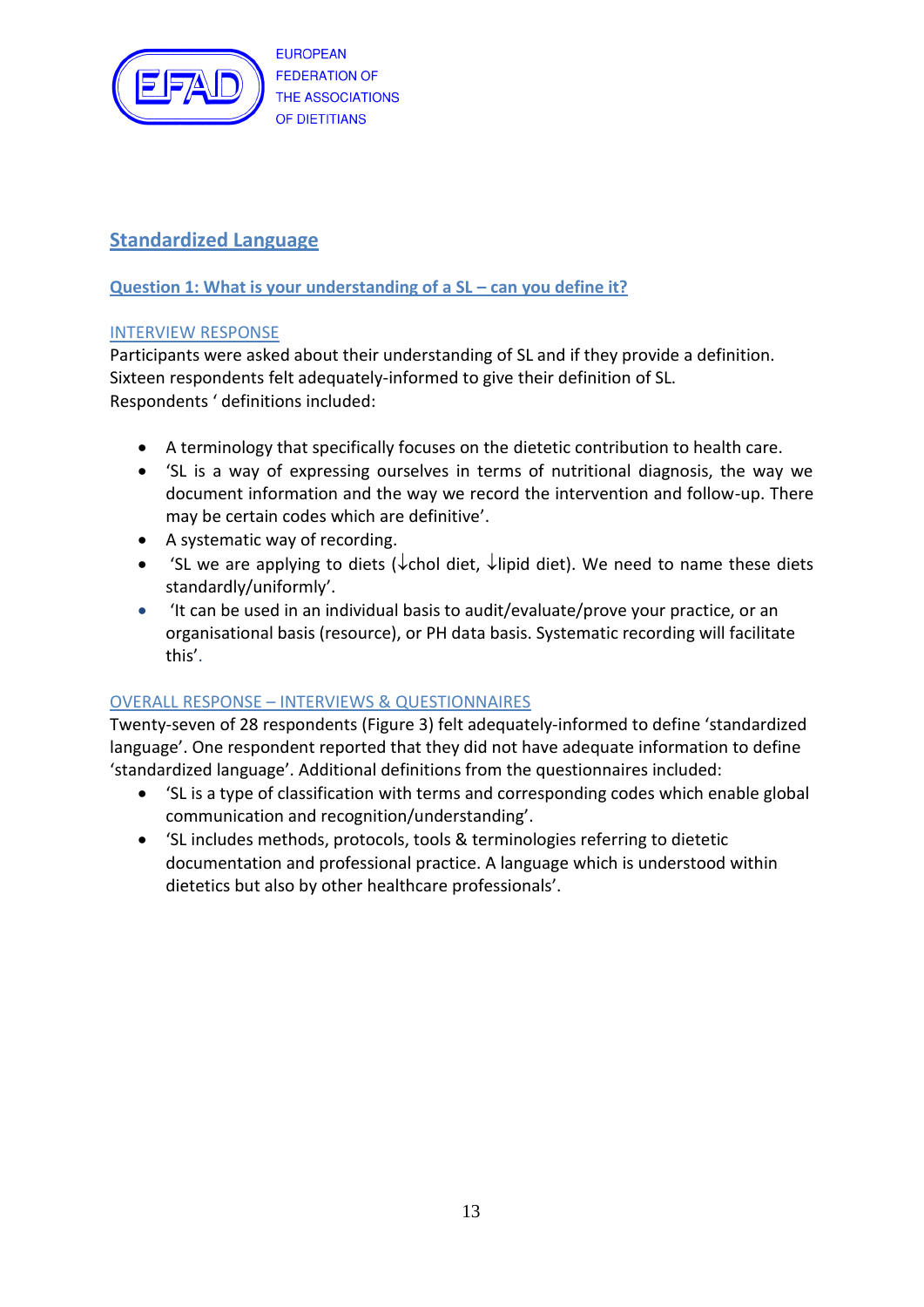



Figure 3: Overall response: Standardized Language - Definition

- 'SL requires the use of a nutritional diagnosis that includes a PES statement. Using SL to reflect a nutritional diagnosis will enable audit of outcomes of dietetic intervention'.
- 'The terminology is a visual endpoint of a particular way of thinking. The implementation about ways of thinking rather than the embedding. Uniform, sharing'.
- 'Same terms used for diagnosis and recommendations'.
- 'A tool that enables documentation of dietetic care which can be compared/shared (data/output/results)'.
- 'Clearly defined terms denoting exactly the same procedures/steps/states etc.'
- Consistent recording.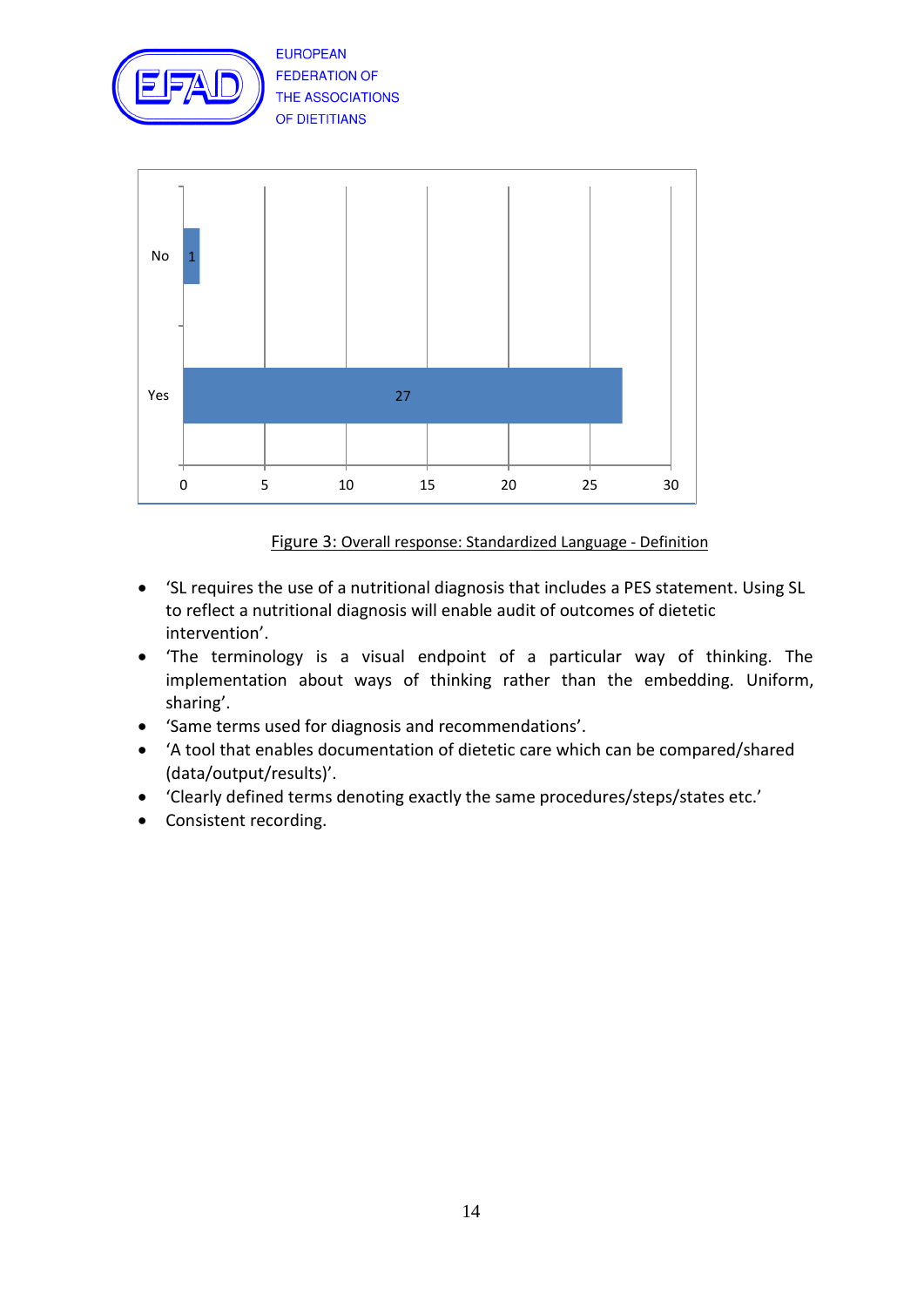

# **Question 2: What proportion of the following groups is interested/involved in working with SL?**

## OVERALL RESPONSE – INTERVIEWS & QUESTIONNAIRES

Respondents were asked about the level of interest or involvement amongst different groups of dietitians; hospital dietitians, Primary Care dietitians, Public Health dietitians, research dietitians, and administrative dietitians.

- All interviewees were unsure of the exact proportions who were involved or interested in working with SL, indeed, in many respondent countries, the concept of Primary Care dietitians does not exist. However, the general consensus, fifteen respondents, reported that the greatest level of interest is from hospital-based dietitians.
- One country said there is enormous interest in SL, specifically IDNT. Many others are interested and it was estimated that approximately 25% of all the dietitians work with IDNT in some way. Importantly for this report, more would do so if there were more training resources available.
- Another responded that IDNT is used by 60% of hospital dietitians and used by approximately, a further 25% of dietitians working in settings outside of hospitals.
- It was reported that all hospital dietitians, or those with links to a hospital, are using ICF-D.
- All respondents reported a lot of interest, which is increasing rapidly.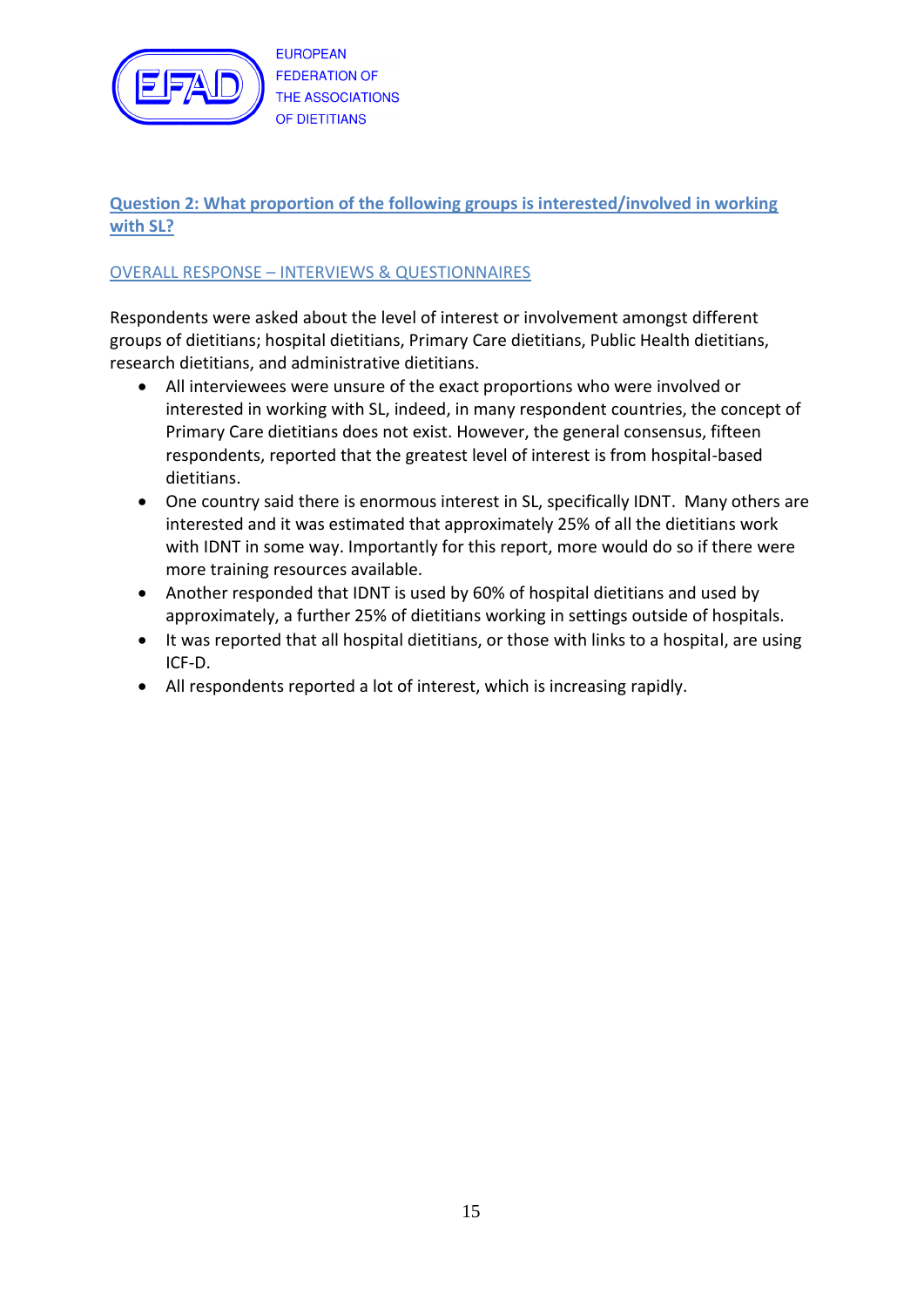

**Question 3: Which SL, if any, do you use/would you choose to use?** Interviewees responded as follows.

- Six countries have elected to work with the IDNT. IDNT is only actively used on a pilot basis in some areas and has been translated and pilot exercises conducted. In one country a pilot is being conducted of IDNT use in a combined acute/ community/ PH/ Mental Health setting and it is anticipated that this will be repeated in other areas, as the use of electronic health records increases. Only a few dietitians are familiar with IDNT and are aware that their NDA is working towards implementation. In another country two large university hospitals have started implementation, and are actually using IDNT. It was also reported that other hospitals are very interested in IDNT. The nutrition diagnosis step is the most frequently implemented. The translation of the  $4<sup>th</sup>$  edition of the IDNT will be funded by their NDA.
- In another country dietitians have been working towards the implementation of SL since 1996 and have now decided to adopt the IDNT.
- One country has formed a working group  $t$ o discuss SL; however, it is not actually being used currently. The working group has decided to use the English version of the IDNT as translation costs could be high. The fact that ICF-D was only available in Dutch was highlighted as part of the reason for their choice of IDNT.
- The ICF has been introduced into the health care system and legislation in one country although respondents were also interested and knowledgeable about IDNT, suggesting the possibility of a combination ICF-D/IDNT standardized language. Logical Observation Identifiers Names & Codes (LOINC) and SNOMED were mentioned, however, the respondent did not think that any dietitians actually used either.
- ICF-D is used and taught throughout one country and this NDA is the only reported in this investigation, to officially recommend the use of a specific SL.
- SL knowledge is limited in one country and one concern expressed in this interview was the fact that only physicians can diagnose, therefore, even use of a NCP is a challenge for dietitians.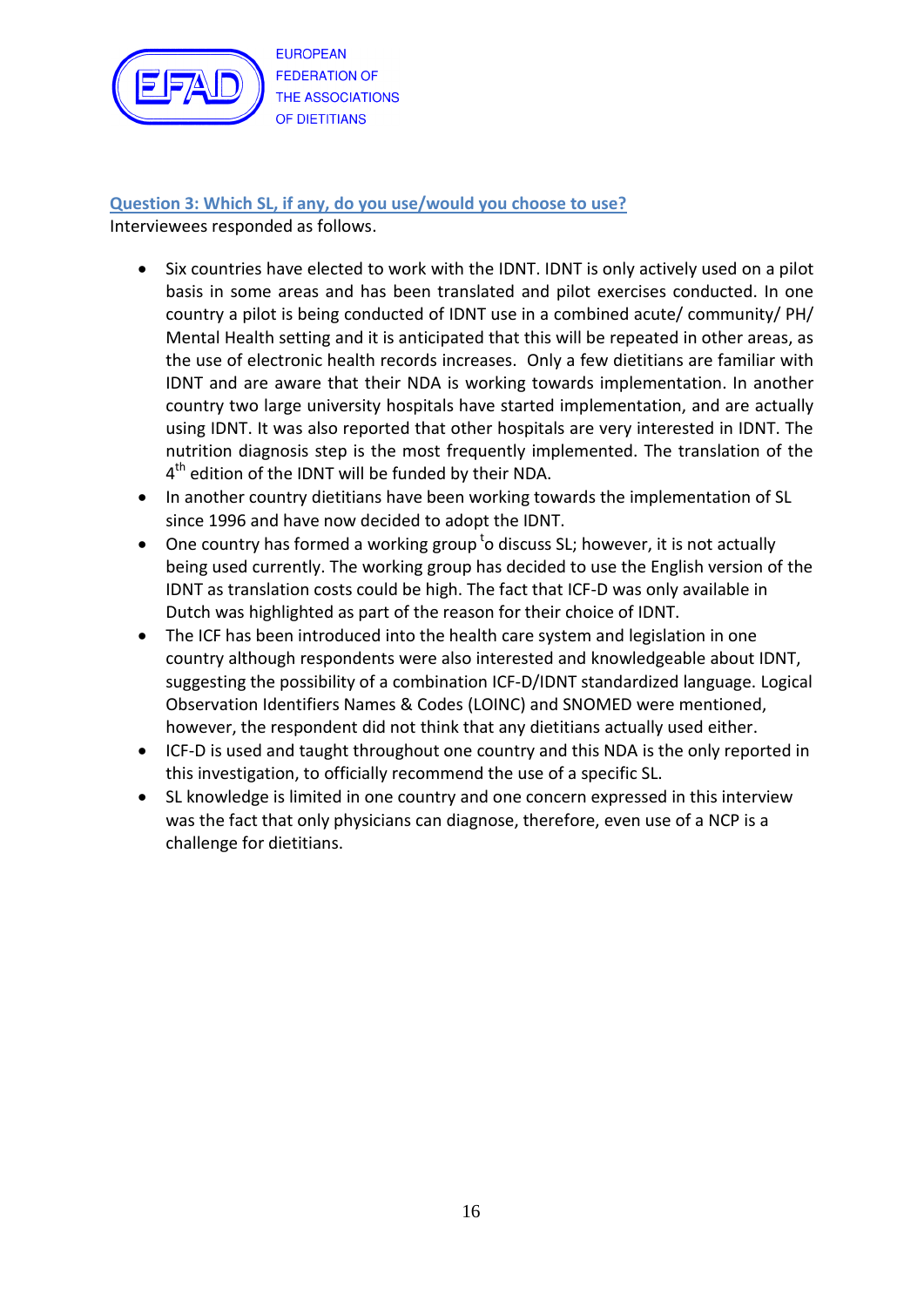

## **Question 4: What are the pros/cons with this SL?**

Interviewees were asked what they perceived as the pros and cons of the SL that they, either, use or would choose to use. Table 2 presents the reported, perceived pros and cons of the three SL used by or familiar to this group of respondents: ICF, ICF-D, IDNT.

| <b>SL</b>   | <b>Pros</b>                                                                                                                                                                                                                                                                                                                                                                                                                                                                                                               | <b>Cons</b>                                                                                                                                                                                                                                                                                                                                 |
|-------------|---------------------------------------------------------------------------------------------------------------------------------------------------------------------------------------------------------------------------------------------------------------------------------------------------------------------------------------------------------------------------------------------------------------------------------------------------------------------------------------------------------------------------|---------------------------------------------------------------------------------------------------------------------------------------------------------------------------------------------------------------------------------------------------------------------------------------------------------------------------------------------|
| <b>ICF</b>  | WHO endorsement<br>$\bullet$<br>Multi-lingual availability<br>$\bullet$<br>Used by other HP groups                                                                                                                                                                                                                                                                                                                                                                                                                        | Inadequate to report<br>$\bullet$<br>dietetic care                                                                                                                                                                                                                                                                                          |
| ICF-D       | ICF-dietetics is used in<br>$\bullet$<br>guidelines / health care<br>standards<br>Bio-psycho-social-model<br>for an holistic description<br>of health status and<br>health-related domains<br>Free online pdf<br>Dutch tools / examples                                                                                                                                                                                                                                                                                   | ?evidence-based<br>$\bullet$<br>classification<br>Only available in Dutch                                                                                                                                                                                                                                                                   |
| <b>IDNT</b> | ICDA-endorsed<br>$\bullet$<br>Appropriate dietetic<br>terminology<br>P-E-S statement for<br>nutritional problem<br>Examples of Problem,<br>Etiology, Signs and<br>Symptom combinations<br>Evidence-based<br>٠<br>Comparison facilitated<br>٠<br>Audit facilitated<br>$\bullet$<br>Practice evaluation<br>Outcome evaluation<br>Facilitates resource<br>planning<br>Contribute to PH data<br>$\bullet$<br>Consistent recording<br>Manual, pocketbook,<br>online resources linked<br>Facilitates accuracy<br>Time efficient | Limited number of<br>$\bullet$<br>translations<br>Concern that translation<br>into different languages,<br>even within English-<br>speaking communities<br>emphasise differences in<br>the understanding of<br>different words.<br>patient-centred/patient-<br>experience data may not<br>be able to be captured in<br>the American version |

Table 2: Pros & cons of specific SL – AS PERCEIVED BY INTERVIEWEES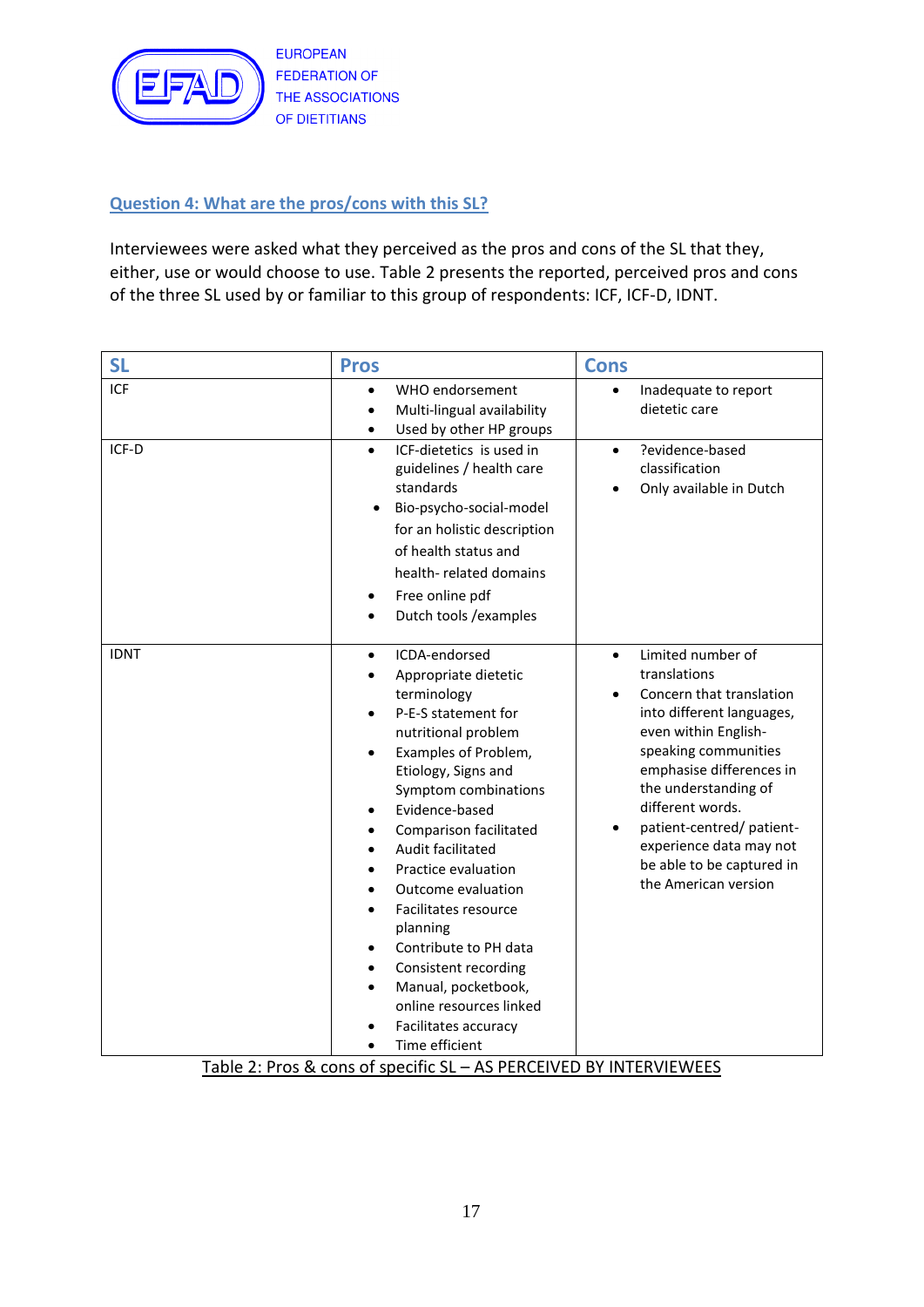

# **OVERALL RESPONSES**

# **Table 3 presents the combined results of the perceived pros and cons of the four SL familiar to each respondent.**

| <b>SL</b>                                                                          | <b>Pros</b>                                                                                                                                                                                                                                                                                                                                                                                                                                                                                                                                                                                                                        | <b>Cons</b>                                                                                                                                                                                                                                                                                                                                                                                                   |
|------------------------------------------------------------------------------------|------------------------------------------------------------------------------------------------------------------------------------------------------------------------------------------------------------------------------------------------------------------------------------------------------------------------------------------------------------------------------------------------------------------------------------------------------------------------------------------------------------------------------------------------------------------------------------------------------------------------------------|---------------------------------------------------------------------------------------------------------------------------------------------------------------------------------------------------------------------------------------------------------------------------------------------------------------------------------------------------------------------------------------------------------------|
| <b>ICF</b>                                                                         | WHO endorsement<br>$\bullet$<br>Multi-lingual availability<br>$\bullet$<br>Used by other HP groups<br>$\bullet$                                                                                                                                                                                                                                                                                                                                                                                                                                                                                                                    | Inadequate to report<br>$\bullet$<br>dietetic care                                                                                                                                                                                                                                                                                                                                                            |
| ICF-D                                                                              | Clear<br>$\bullet$<br>Uniform<br>WHO classification<br>ICF-dietetics is used in<br>guidelines and health care<br>standards<br>Bio-psycho-social-model<br>$\bullet$<br>for an holistic description<br>of health status/health-<br>related domains<br>Free online pdf<br>$\bullet$<br>Dutch tools / examples<br>$\bullet$                                                                                                                                                                                                                                                                                                            | ?evidence-based<br>$\bullet$<br>classification<br>Only in Dutch (at time of<br>survey)<br>Long list of<br>٠<br>codes/classification<br>Translation                                                                                                                                                                                                                                                            |
| <b>IDNT</b>                                                                        | ICDA-endorsed<br>$\bullet$<br>Appropriate dietetic<br>terminology<br>P-E-S statement<br>Examples of P-E-S<br>$\bullet$<br>Evidence-based<br>$\bullet$<br>Facilitates research<br>$\bullet$<br>Facilitates communication<br>Encourages critical<br>٠<br>thinking<br>Comparison facilitated<br>$\bullet$<br>Audit facilitated<br>٠<br>Practice evaluation<br>Outcome evaluation<br>Facilitates resource<br>planning<br>Avoids misinterpretation in<br>decision-making<br>Contribute to PH data<br>Consistent recording<br>Manual, pocketbook,<br>online resources linked<br>Facilitates accuracy<br>٠<br>Time efficient<br>$\bullet$ | Limited number of<br>$\bullet$<br>translations<br>Concern that translation<br>٠<br>into different languages,<br>even within English-<br>speaking communities<br>emphasise differences in<br>the understanding of<br>different words.<br>patient-centred/patient-<br>$\bullet$<br>experience data may not<br>be able to be captured in<br>the American version<br>Difficulty in achieving<br>agreement for use |
| Polish Society of Sciences and<br>Polish National Food & Nutrition<br>Institute SL | Improved communication<br>$\bullet$                                                                                                                                                                                                                                                                                                                                                                                                                                                                                                                                                                                                | Lack of uniformity<br>$\bullet$                                                                                                                                                                                                                                                                                                                                                                               |

## Table 3: Pros & cons of specific SL – RESPONDENTS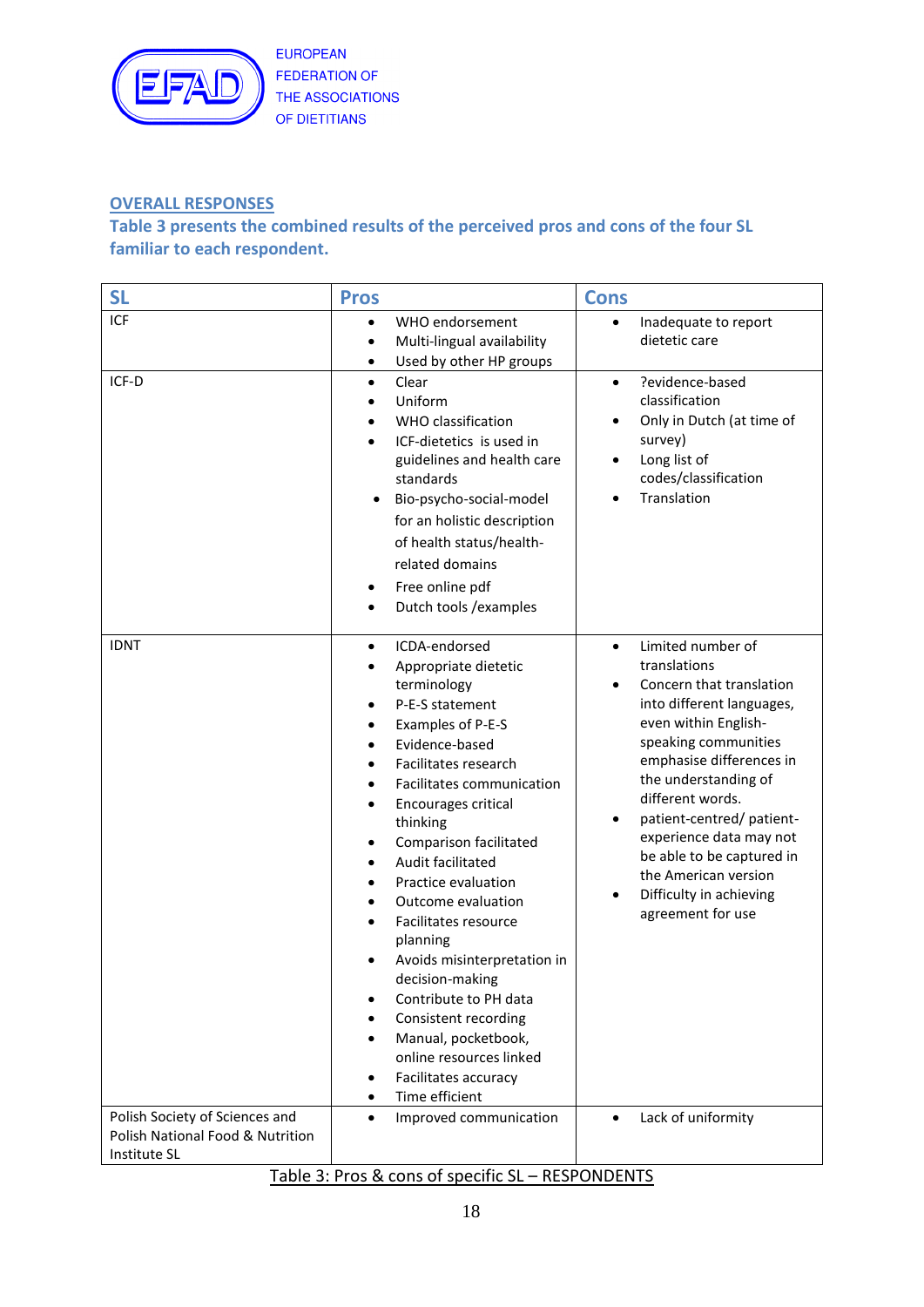

# **Question 5: What would be/is the best way to introduce SL in the clinical setting?**

# OVERALL RESPONSES

Figure 4 represents the combined responses from the interviews and the questionnaires regarding the best way/s to introduce SL into the clinical setting. Once again, most respondents provided more than one method therefore; percentages of a total of 51 responses are presented.

- Education and ongoing training for dietitians (25%/13 responses).
- Twenty percent (10 responses) of all responses indicated that SL inclusion in the EHR was important.
- Inclusion of SL use in EFAD Competences and/or Ministry of Health requirements to practice accounted for 13% (6 responses) of the proposed methods to introduce SL into the clinical environment.
- Practical application/experiential learning (10%/5 responses).
- Adequate time allocation and translation, each eight percent (4 responses).
- Evidence-based SL and emphasis of SL benefits, six percent (3 each) of the total response.
- Change management skills and liaison with other HP, each (2%/1 response).
- Only one respondent was unsure about which methods would be likely to facilitate the implementation of SL into the clinical setting.



Figure 4: Overall response: Introduction aids for the clinical environment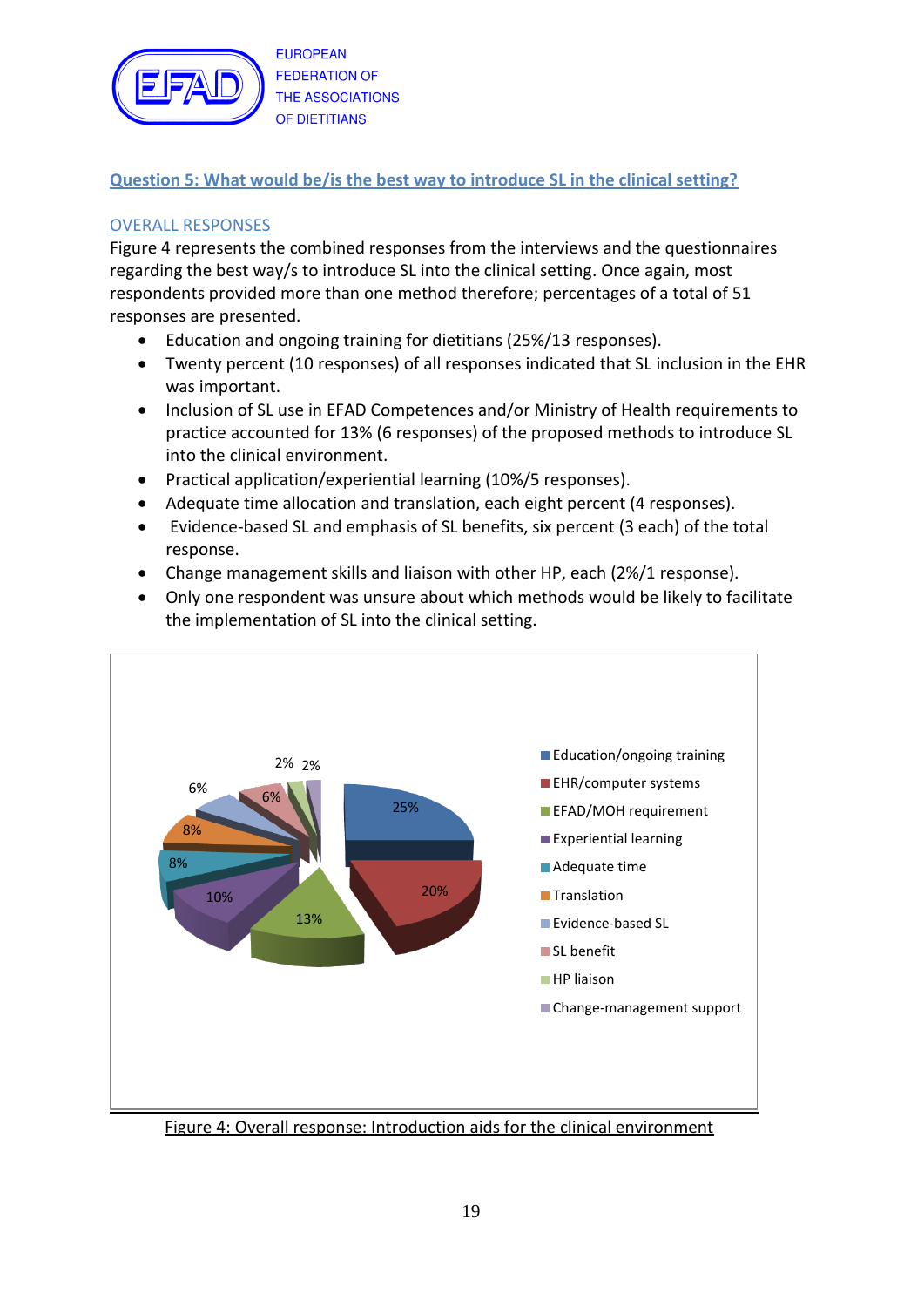

## **Question 6: What would be/is the best way to introduce SL in the academic setting?**

## OVERALL RESPONSE

The combined results from the interviews and questionnaires are presented in Figure 5. Most respondents provided more than one method, therefore, percentages of a total of 42 responses are presented. Numbers of responses that follow each method (number of responses).

- Core curriculum (12)
- EFAD/MoH requirement (8)
- PP/HEI collaboration (7)
- $\bullet$  Train the trainer (4)
- Experiential learning (3)
- Computer system (2)
- Networking opportunities (1)
- Translation (1)
- $\bullet$  HP liaison (1)
- Research funding (1)
- Conference/journals (1)



Figure 5: Overall response: Introduction aids for introduction to academia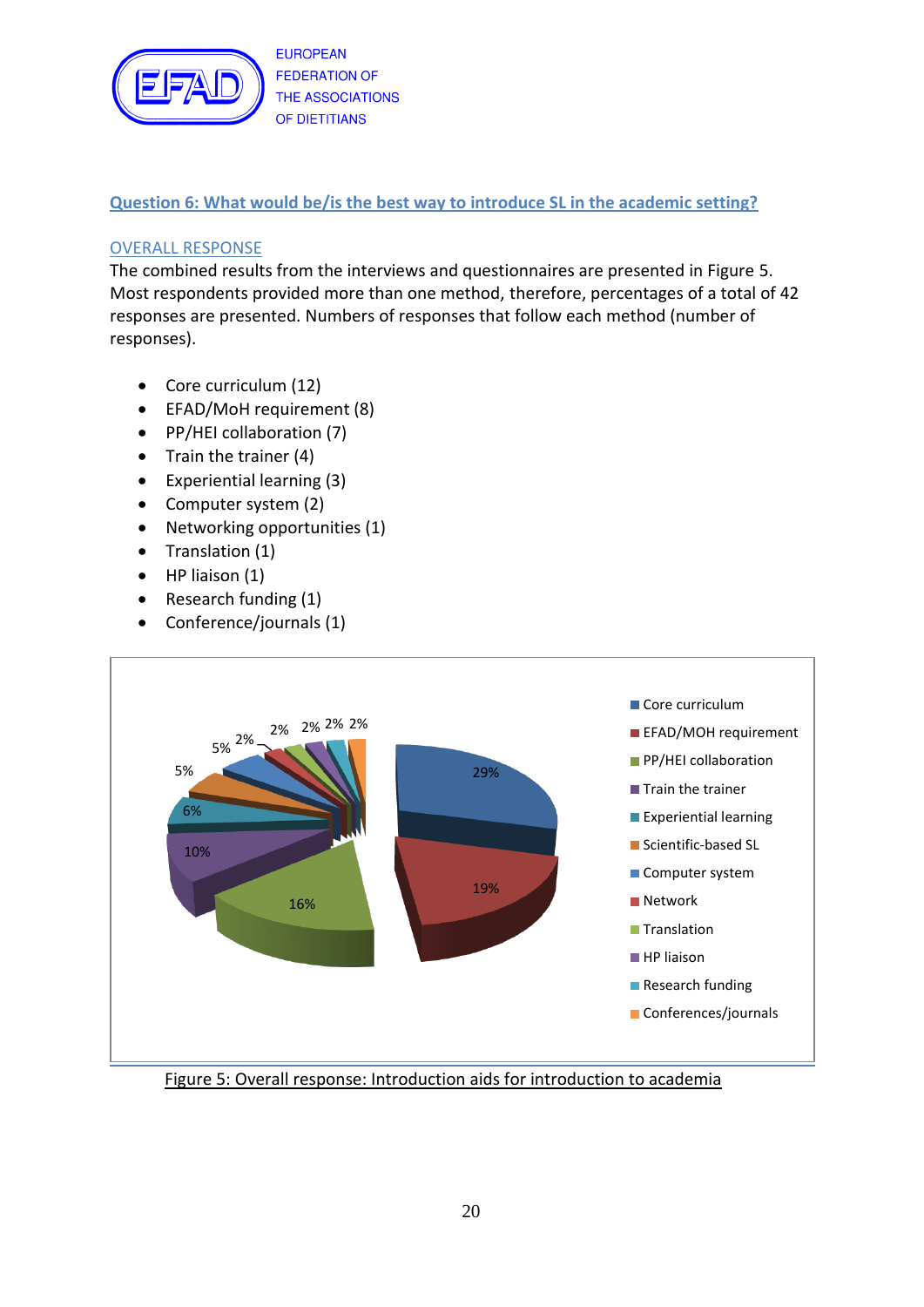

**Question 7: How long will it take to implement a SL?**

#### OVERALL RESPONSE

The combined responses indicate that the respondents in this report thought it would take a long time to implement SL.

- Time range six months to 13 years.
- Continuous evolution.

**Question 8: Can you specify the setting where the SL is used?**

#### OVERALL RESPONSE

Eighteen respondents did not specify a setting for SL; nine non-responses, nine did could not comment as SL was not used in their country.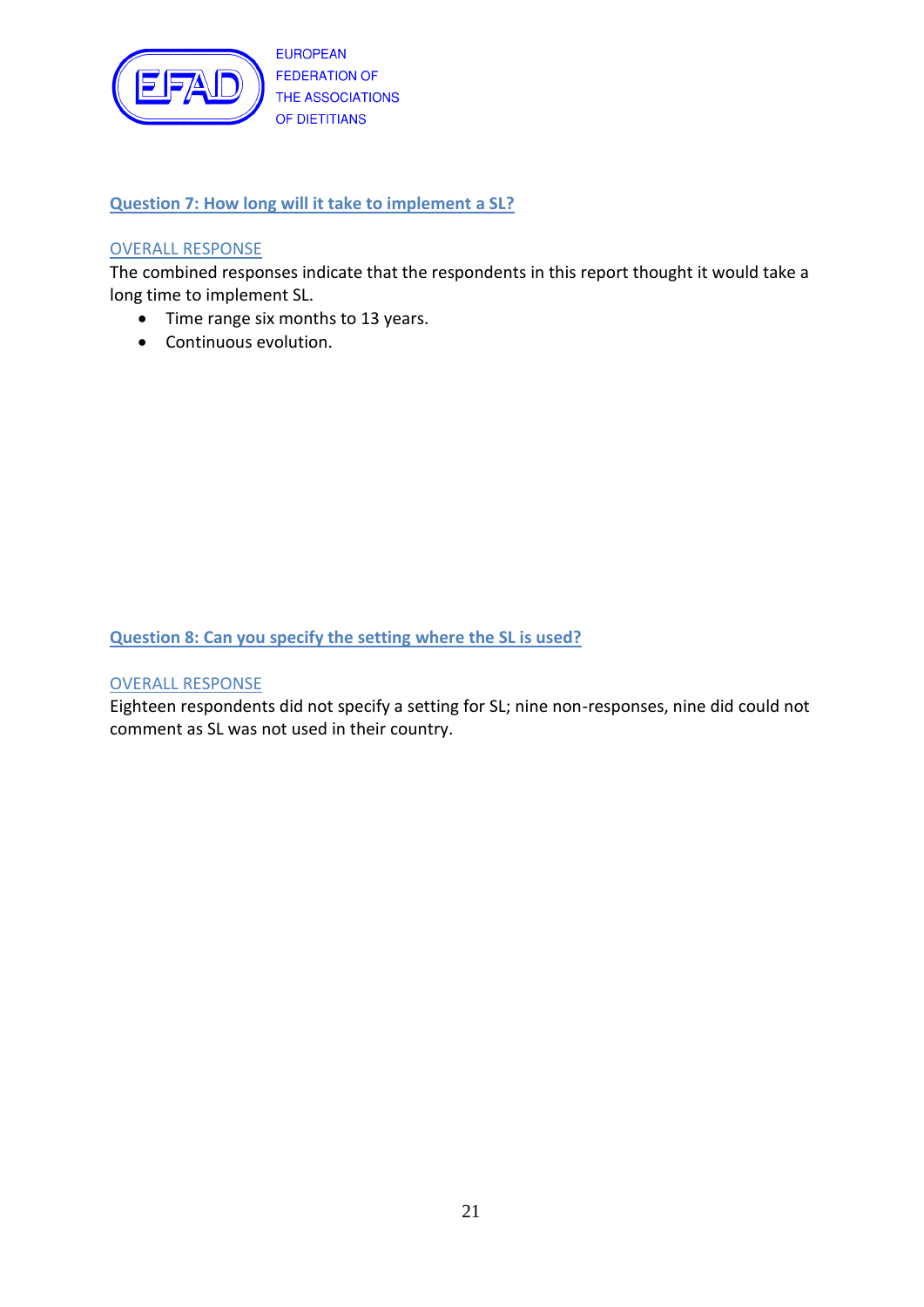

**Question 9: Has/would SL use change the perception of dietitians by colleagues and other HP?**

#### OVERALL RESPONSE

- Twenty-four answered that it would improve this perception (Figure 6).
- Three reported that it would not change perception of dietitians.
- One non-response.



Figure 6: Overall response: SL use and perception of dietitians by other HP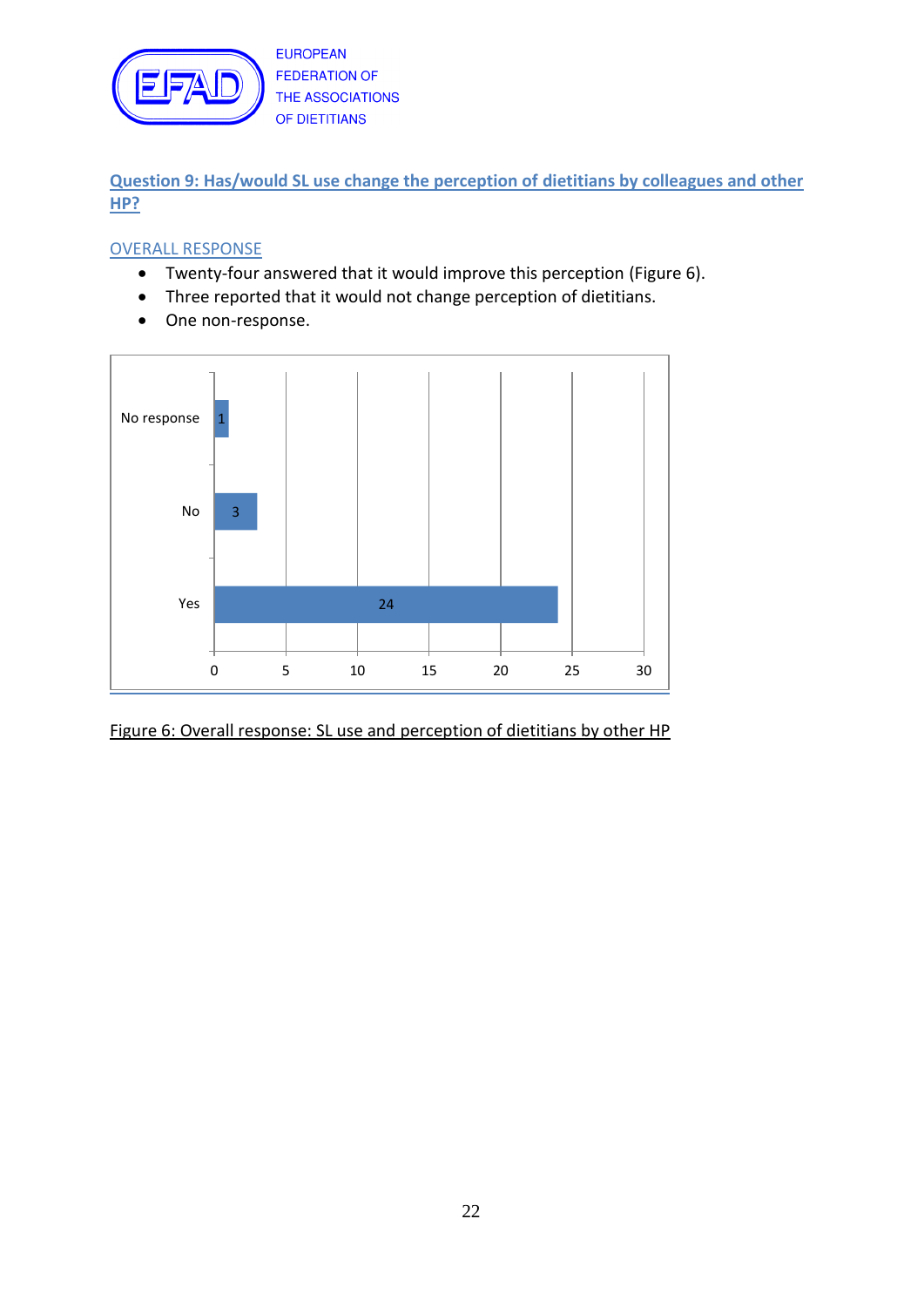

**Question 10: Has/would SL use improve the ability to audit care, facilitate a more scientific approach, improve the quality of care and outcome?**

# OVERALL RESPONSE – INTERVIEWS & QUESTIONNAIRES

The combined responses to this question follow.

- Twenty-seven respondents thought that SL use would improve audit ability, improve quality of care and outcome, and enable a scientific approach.
- One non-response.



## Figure 7: Overall response: SL use and audit, care & outcome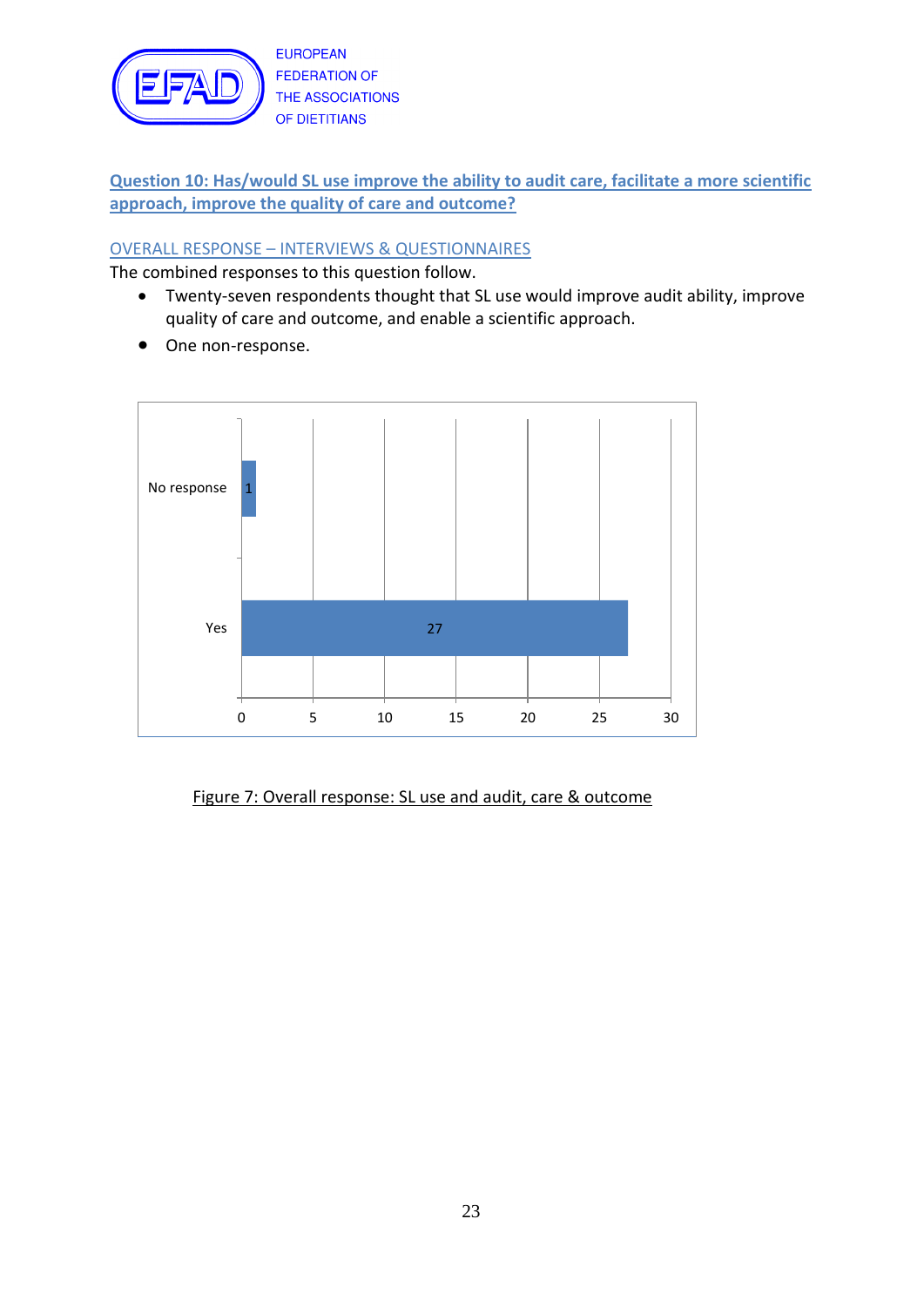

# **Question 11: What do you think the main consideration/s is/are when selecting a system of SL?**

## OVERALL RESPONSE

The main considerations in SL selection from all respondents follow. Most respondents provided more than one area to consider, therefore, percentages of a total of 67 responses are presented (Figure 8).

- Healthcare system (28%/19 responses)
- Resources; time, educational, financial (15% /10 responses)
- Education system (13% / 9 responses)
- SL used by other HP (10%/7 responses)
- Dietetic-specific language (9% /6 responses)
- SL with international recognition (9% /6 responses)
- Legal/political issues (6% /4 responses)
- Historical (5%/3 responses)
- Issues with language barrier (3%/2 responses)
- Cross-border benefits (2%/1 response)



## Figure 8: Overall response: Main considerations in SL selection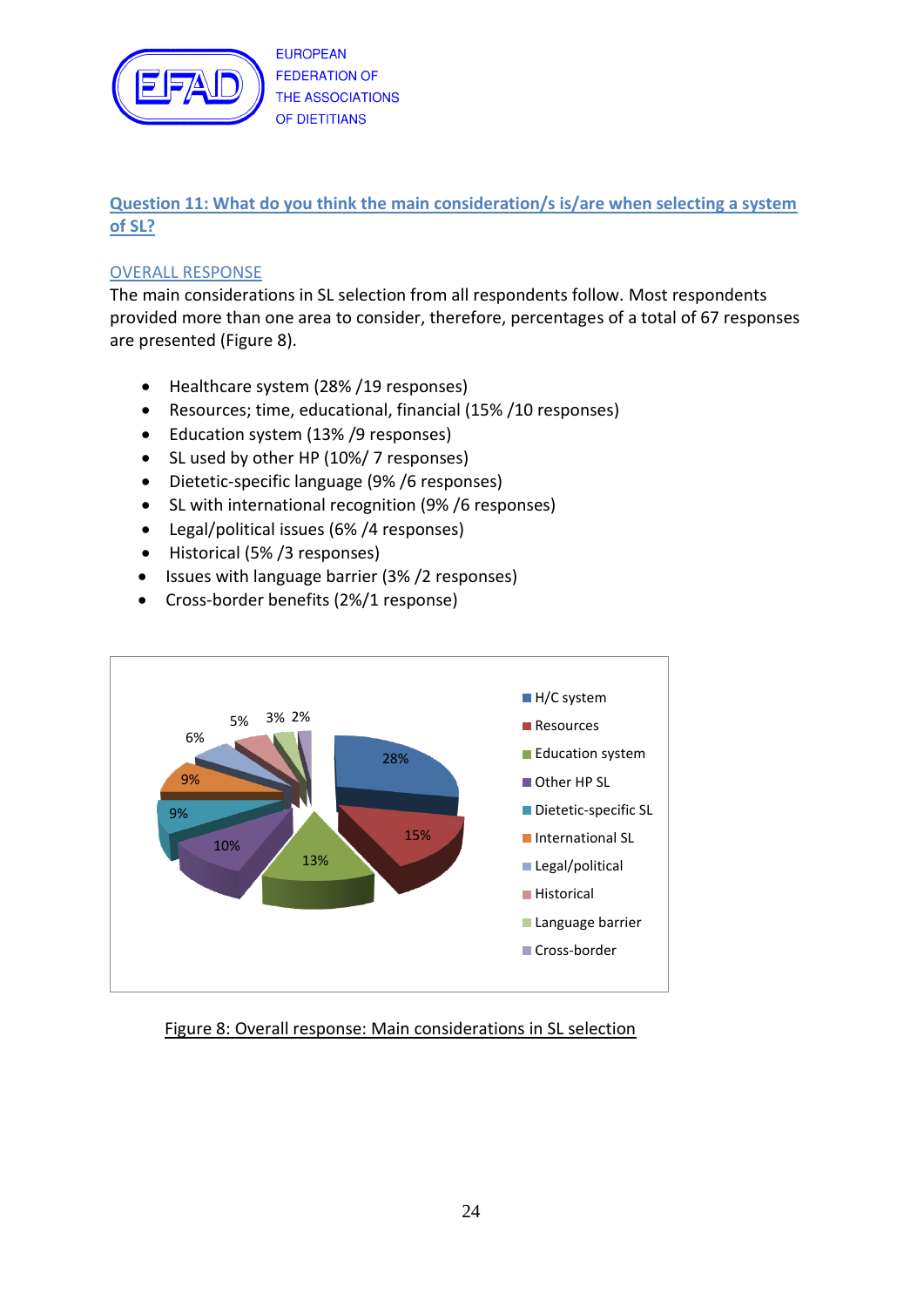

**Question 12: What role, if any, should EFAD play in the promotion of a SL in Europe?**

## OVERALL RESPONSE

Twenty-seven of 28 respondents thought that EFAD should have a role in SL promotion in Europe (Figure 9). One respondent was unsure.



Figure 9: Overall response: Is there a role for EFAD in SL promotion in Europe?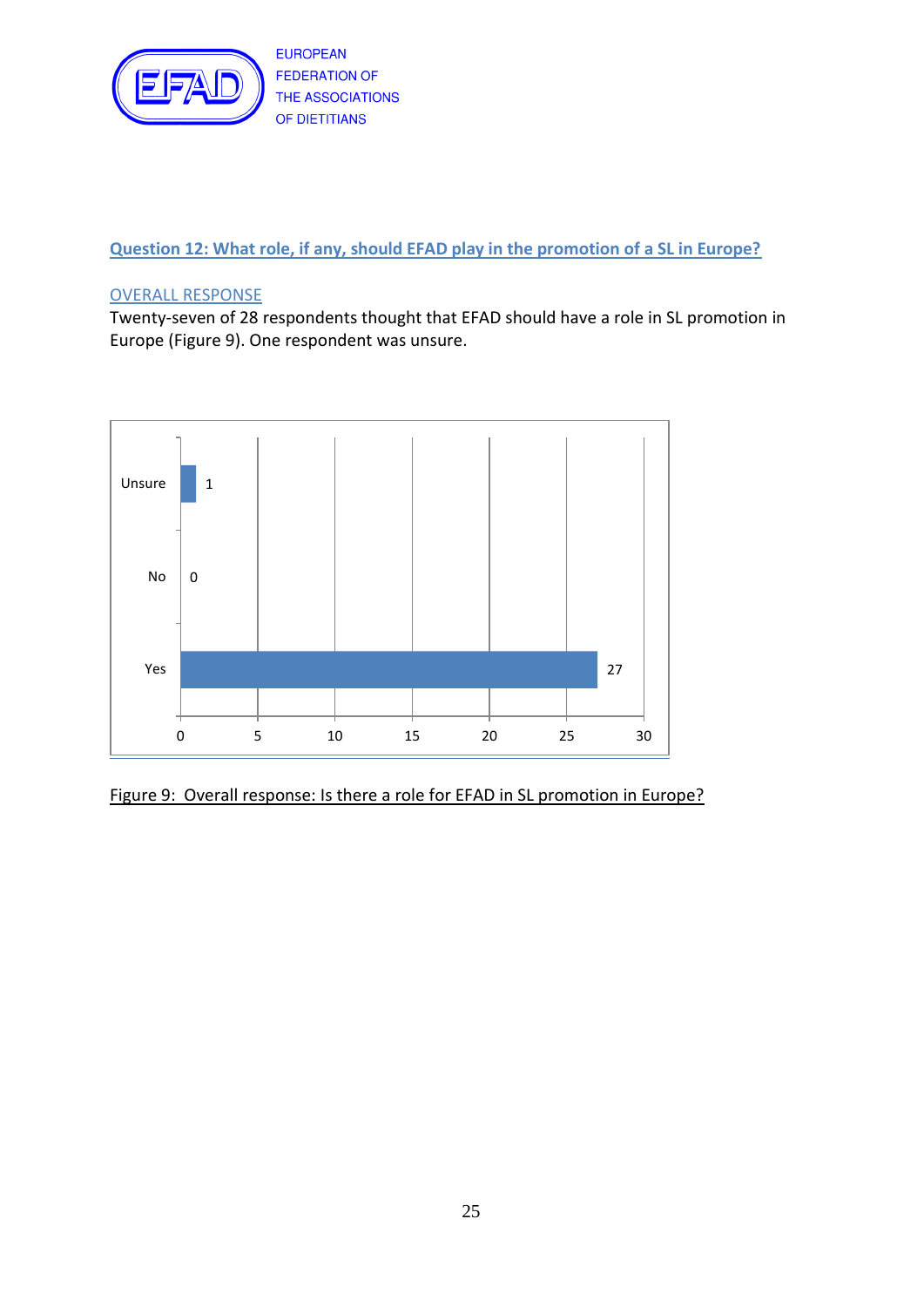

## **Question 13: Is SL part of the practical training in the clinical environment?**

#### OVERALL RESPONSE

Figure 10 represents the overall response. Nineteen reported that SL was not part of clinical training. One is planning to include the IDNT as part of clinical training. Four respondents include the IDNT in the clinical training of dietitians and one includes ICF-D as part of clinical training.



Figure 10: Overall response: Currently, is SL part of training in clinical environment?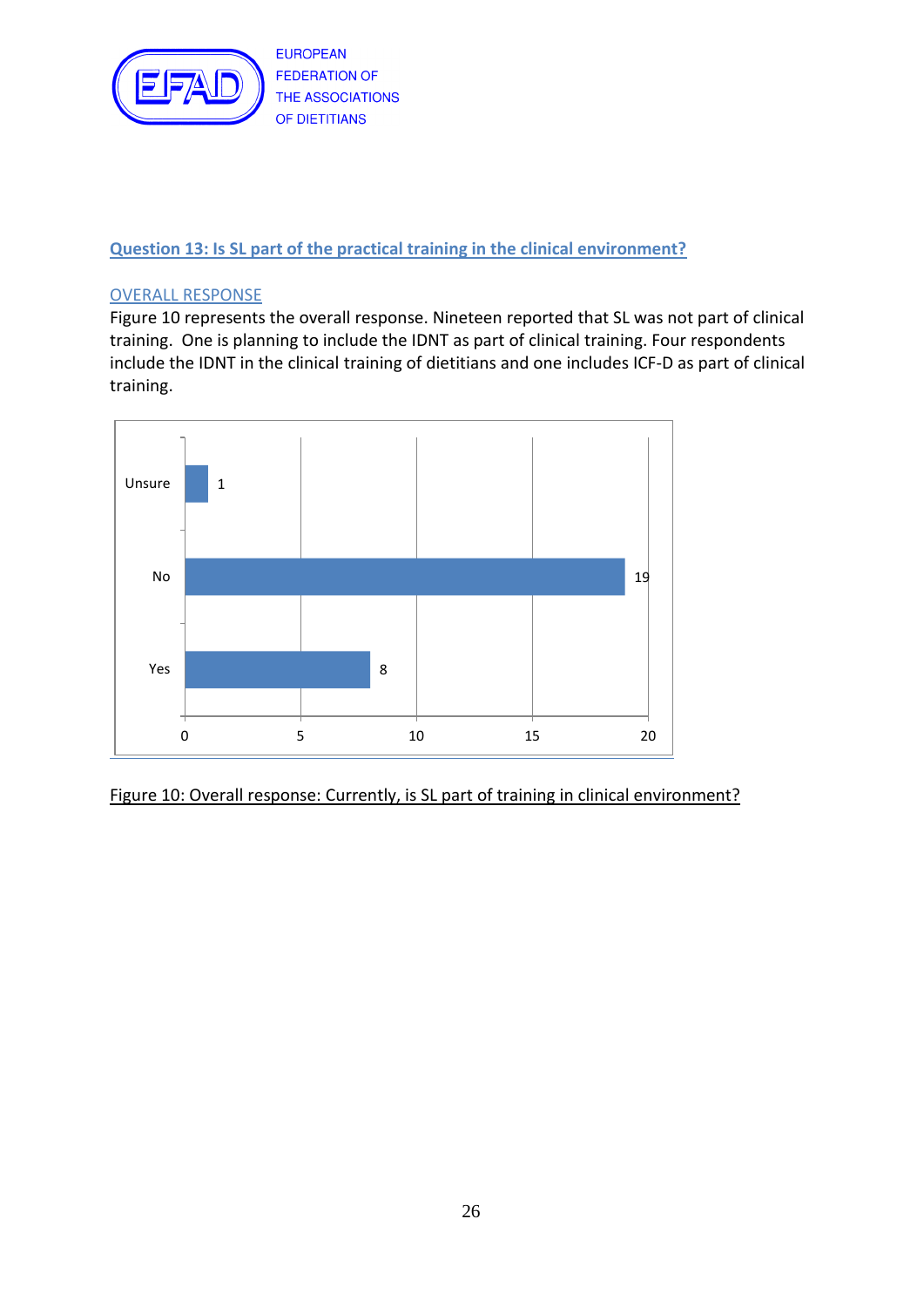

# **Question 14: Is SL taught in the academic education/curriculum?**

# OVERALL RESPONSE



#### Figure 11: Overall response: Currently, is SL taught as part of the academic curriculum?

## **Question 15: What system should be taught in either environment?**

#### OVERALL RESPONSE

- Nine chose IDNT.
- One chose ICF-Dietetic.
- Two think a combination ICF-D/IDNT of interest. However, both are quite open to recommendation.
- Two would follow EFAD recommendation.
- Dietitians in one country would choose whichever SL was taught in academia.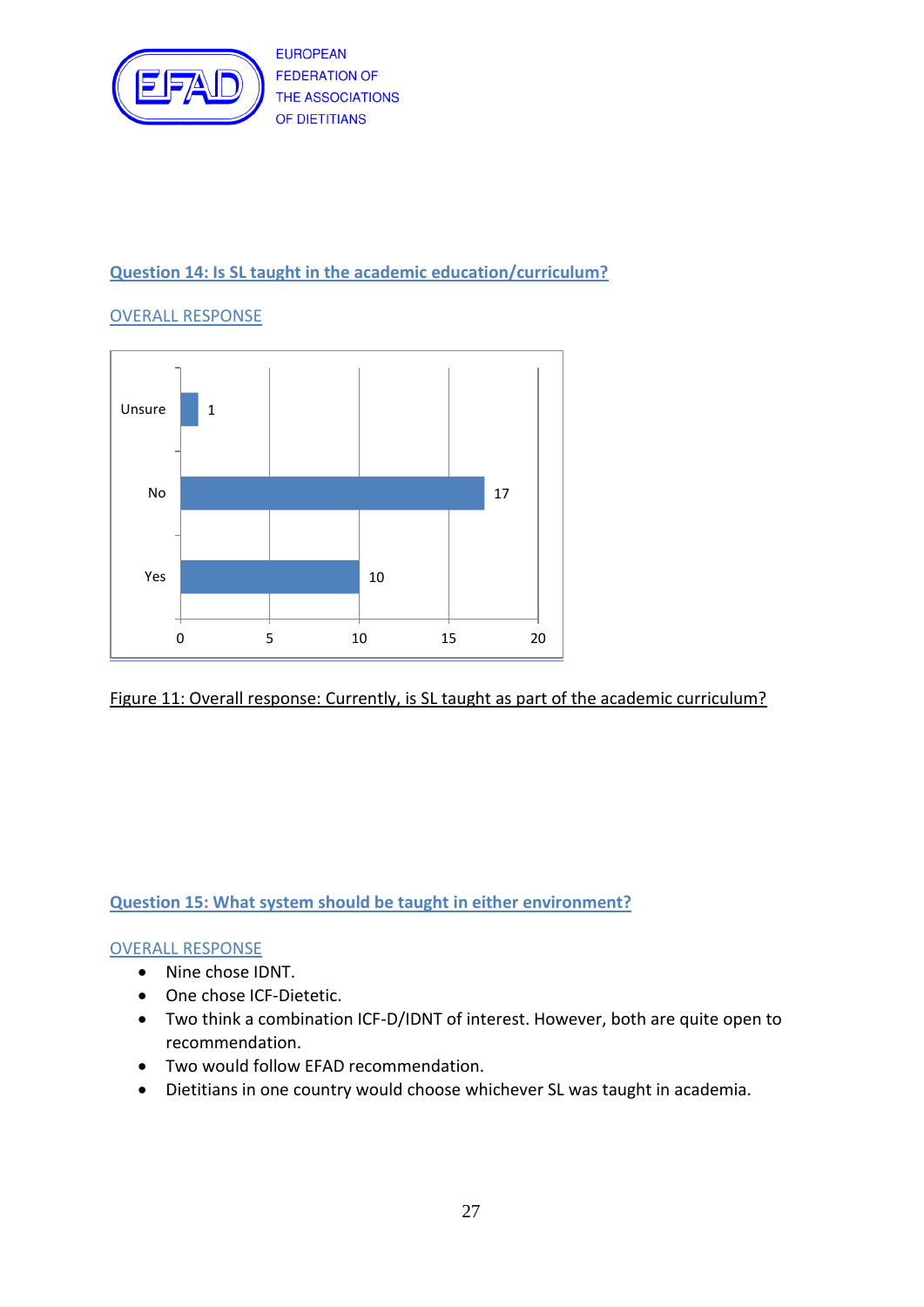

# **Question 16: Which, if any, teaching aids/books are used?**

The following resources were reported:

American Dietetic Association (2011). International Dietetics & Nutrition Terminology (IDNT) Reference Manual Standardized Language for the Nutrition Care Process. 3rd ed. Chicago: American Dietetic Association.

Atkins M, Basualdo-Hammond C, Hotson B. Canadian perspectives on the nutrition care process and international dietetics and nutrition terminology. Can J Diet Pract Res 2010;71:e18-e20.

Buchholz D, Ohlrich S. Der Nutrition Care Process. Im Bereich der Diättherapie und Ernährungsberatung prozessgeleitet arbeiten. D&I 2011;(5):10-15.

Germany - WHO ICF 2001, ICF Beginners guide, ICF in German 2005, WHO ICF-CY 2007, ICF-CY in German 2011, ICF-Diëtetiek 2003, ICF-Diëtetiek 2012, IDNT 3<sup>rd</sup> edition.

Hakel-Smith N, Lewis NM, Eskridge KM. Orientation to nutrition care process standards improves nutrition care documentation by nutrition practitioners. J Am Diet Assoc 2005;105:1582-9.

Hakel-Smith N, Lewis NM. A standardized nutrition care process and language are essential components of a conceptual model to guide and document nutrition care and patient outcomes. J Am Diet Assoc 2004;104:1878-84.

IDNT, Swedish translation.

Lacey K, Pritchett E. Nutrition Care Process and Model: ADA adopts road map to quality care and outcomes management. J Am Diet Assoc 2003;103:1061-72.

Mahan, L.K., Escott-Stump, S., Raymond, J.L. (2011) Krause's Food & the Nutrition Care Process. 13th ed. Elsevier.

Polish academic books (unnamed).

Sucher, K. (2010). Nutrition Therapy and Pathophysiology. 2nd ed. http://www.bokus.com/bok/9780538736190

WHO ICF 2001, ICF Beginners guide, ICF in German 2005, WHO ICF-CY 2007, ICF-CY in German 2011, ICF-Diëtetiek 2012, IDNT 3rd edition.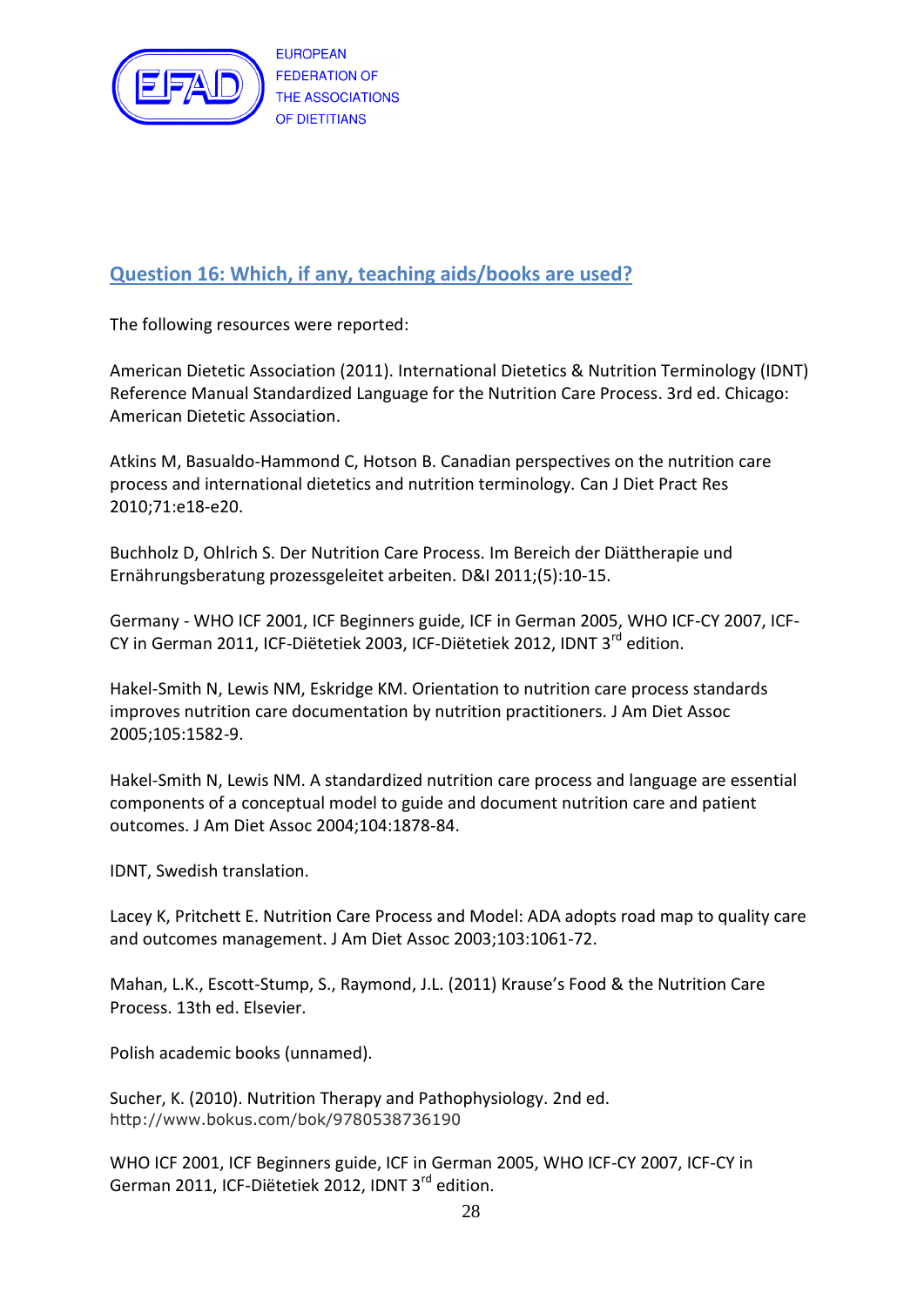

Writing Group of the Nutrition Care Process/Standardized Language Committee. Nutrition care process and model part I: the 2008 update. J Am Diet Assoc 2008;108:1113-7.

Writing Group of the Nutrition Care Process/Standardized Language Committee. Nutrition care process part II: using the International Dietetics and Nutrition Terminology to document the nutrition care process. J Am Diet Assoc 2008;108:1287-93.

# **Question 17: Is your association promoting a specific SL in your country**

## OVERALL RESPONSE

- Seven countries promote IDNT but in two this is not official, yet (Figure 12).
- One promotes ICF-D.
- One promotes a unique language to their country.
- Eight countries reported that no specific SL was promoted in their country.



Figure 12: Overall response: NDA promotion of SL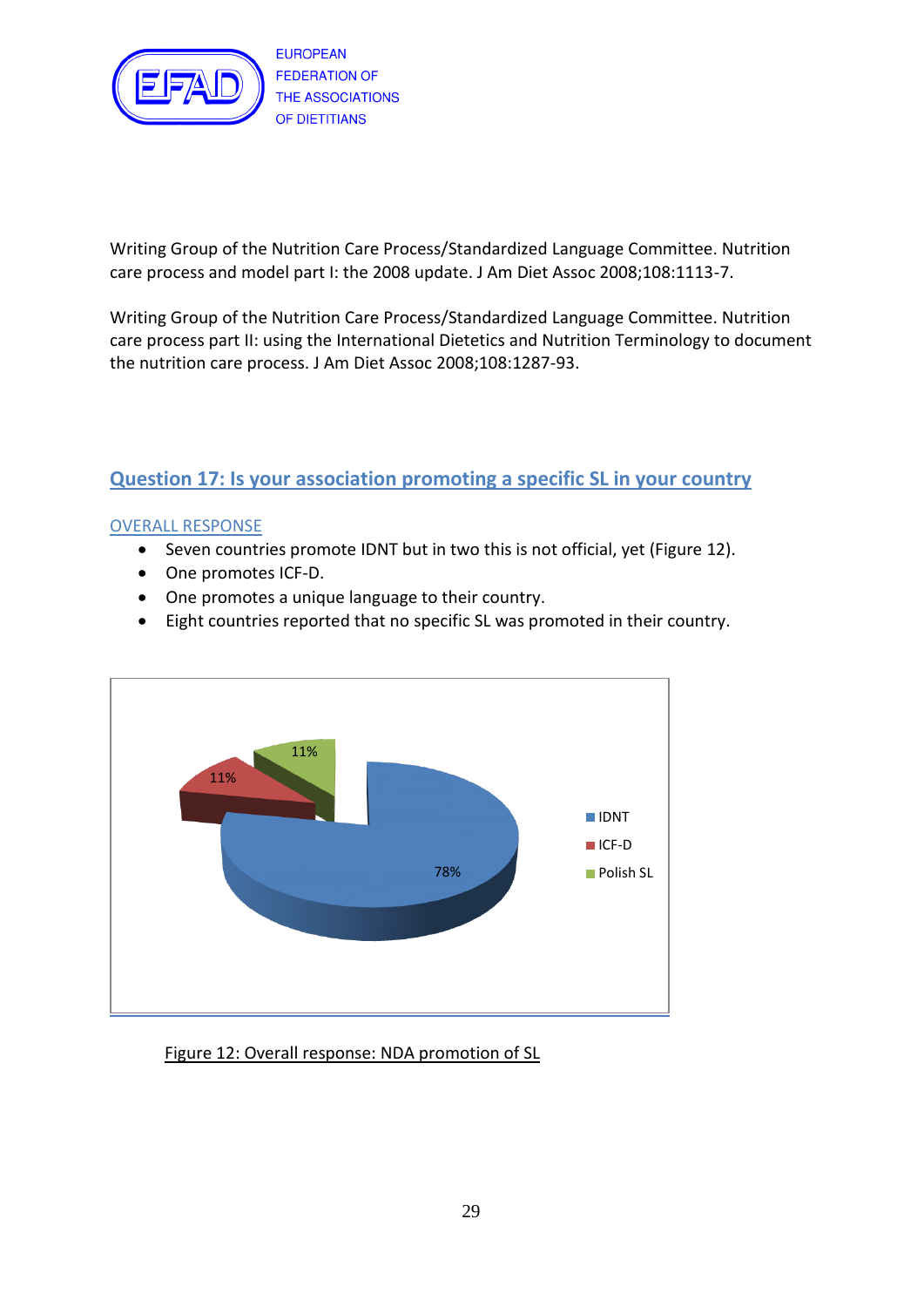

# **Question 18: If EFAD were to make a recommendation concerning SL, what would you identify as priorities for introduction?**

# OVERALL RESPONSE

Most respondents provided more than one priority activity, therefore, percentages of a total of 46 responses are presented (Figure 13).

- Training and education for dietetic professionals (37% /17 responses)
- Learning resources (30% /14 responses)
- Political system issues (9%/4 responses)
- EFAD should not impose a SL (2 responses)
- Agreement on SL (2%)
- Promote the benefits of SL use (2%)
- Support EFAD members (2%)
- Combine ICF-D/IDNT (2%)
- Translation (2%/1 response)



## Figure 13: Overall response: EFAD priorities for SL introduction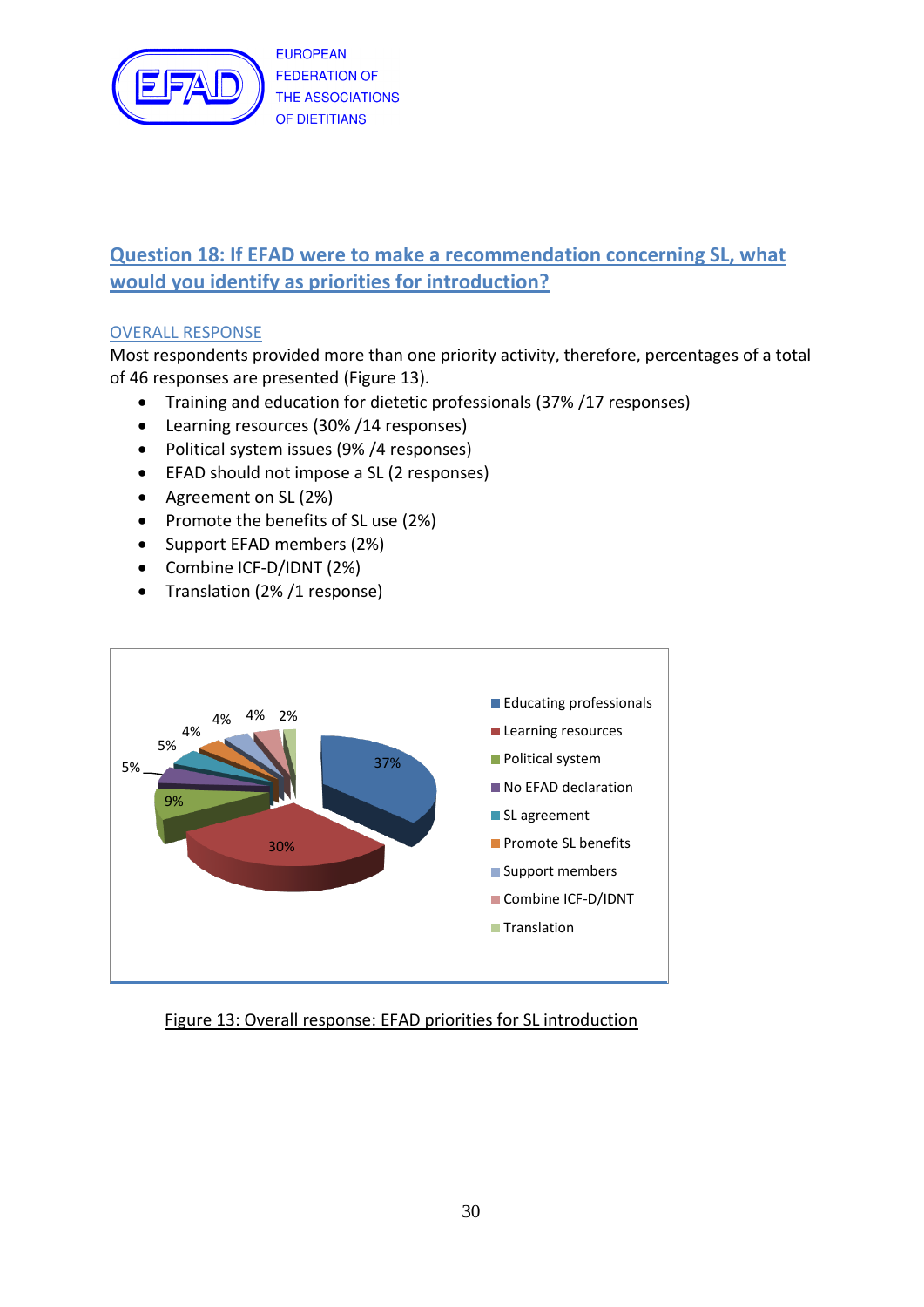

# Respondents' comments:

EFAD should be open- minded on different languages and what is happening in different countries already. EFAD should concentrate on facilitating countries by dissemination of knowledge and create tools for using a SL, as e.g. guidance on how to implement a SL, or guidance on how to install it in electronic systems or guidance on data collection.

'EFAD cannot prescribe a specific SL as this choice s dependant on many national factors'.

'EFAD should develop a structured teaching process/schedule so that all teachers in Europe are doing the same. That would be cool. E.g. I would be trained by EFAD and then take the same presentation/ quality/ content back to my country. I could do it, same content/quality, all over Europe. This would also save resources, as all countries would do their own, otherwise'.

'EFAD can't prescribe countries to use a specific SL. Dietitians have to accept the legislation and health care system in their country. EFAD has to accept the WHO WHA54.21 resolution and that there are two SL which are/shall be used in Europe. EFAD should concentrate on how to combine/bring more into line/integrate both SL. Perhaps, in future, she can recommend one SL if both SL are integrated'.

'People have different learning styles, and some will wait until they absolutely need to learn SL, so many different communication streams will be required. A good way to motivate people to change practice is to let everyone know how beneficial it is to all. Make them think that there is a problem and then inform them that you have the solution. Include those that think they should be autonomous practitioners '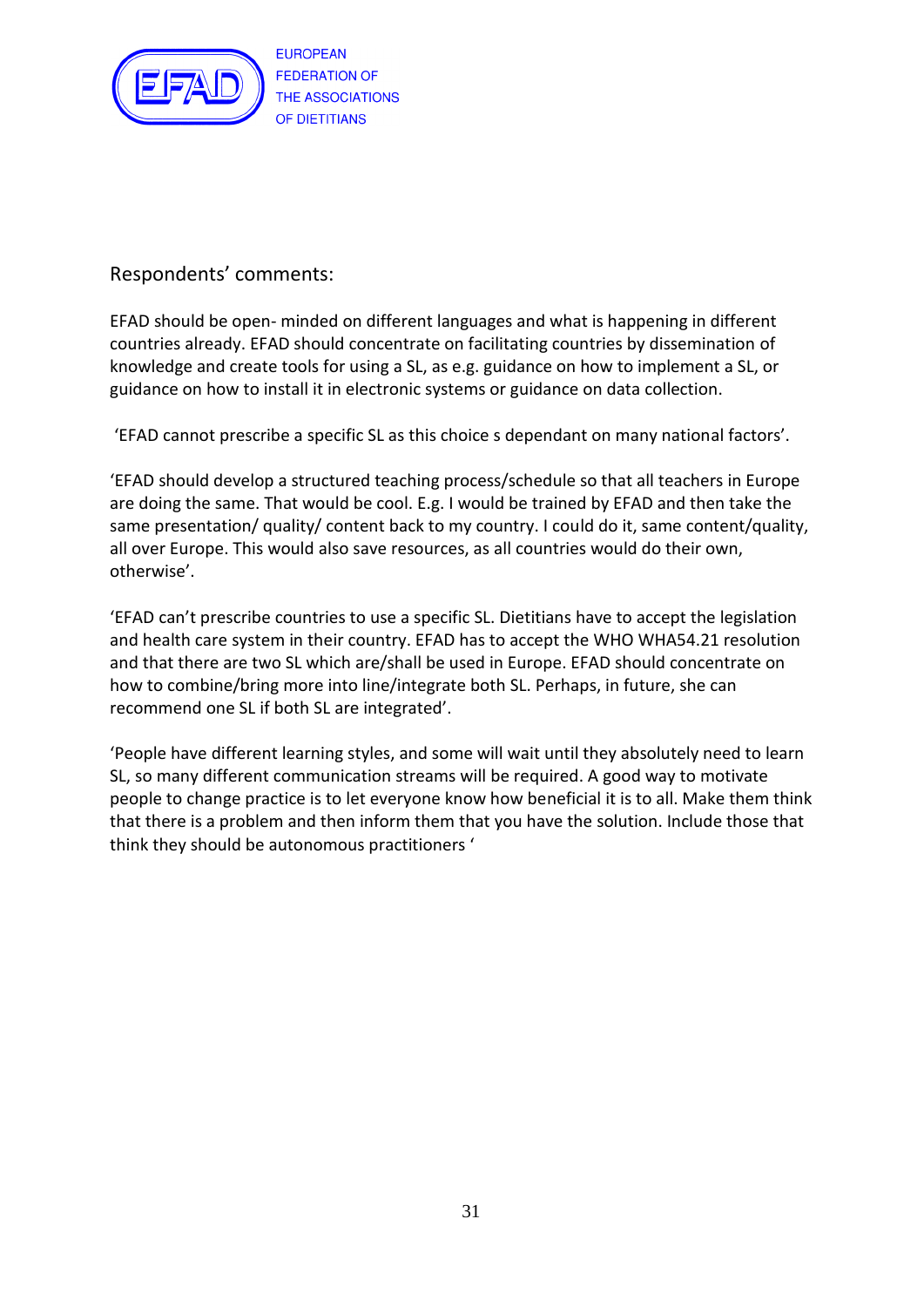

# **Question 19: Do you have any other comments regarding the use of SL?**

#### INTERVIEW RESPONSES

Thirteen interviewees had no further comment to add, although, one actually did. Four interviewees did make further comment on the use of a SL.

## OVERALL RESPONSE – INTERVIEWS & QUESTIONNAIRES

Twenty-one participants had no further comment to add. Seven participants added further comments.

#### Additional comments

The following quotes reflect the depth of interest from dietitians in Europe.

'I am inspired by SL'.

'It makes no difference what seems best for us it is what is best for the patients. After all, that is why we are here?'

'EFAD should cooperate with the NVD, NPi, WHO, DIMDI, AND and AODA to combine both SL'.

Implementing a standardized language 'is a sociological problem, not only scientific'.

'I am enthusiastic about it. It is a huge step forward for the profession and an enormous challenge'.

'I want to congratulate the working group that encourage all countries that are interested. I am very grateful to EFAD'.

'If both languages (ICF-D & IDNT) could be made compatible and implemented then dietitians around the world would all, theoretically, be able to speak very explicitly with each other and the potential to share evidence concerning dietetics would be much greater'.

On IDNT -'Do they fit practice, is there anything missing, are the terms right? There are some terms that are going to change. We are looking at record templates etc.'

'I know there are competing terminologies. Where there is autonomy there is a resistance against the systematic. You must show how it can work for them, how it can show their effectiveness'.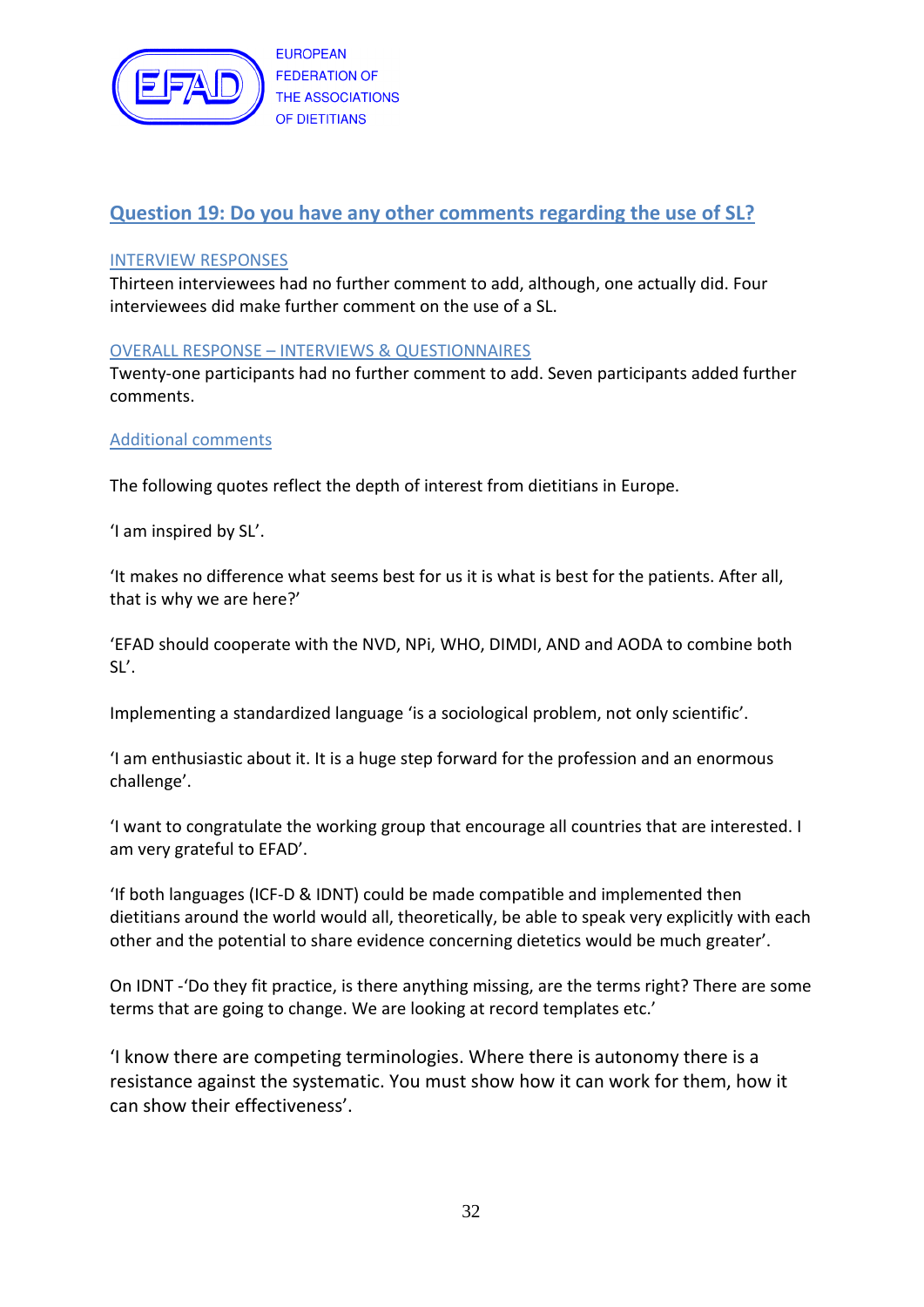

# **Question 20: Do you intend to go to the 6th DIETS/EFAD conference?**

## INTERVIEW RESPONSES

Nine interviewees intended to go the the 6<sup>th</sup> DIETS/EFAD conference. Five interviewees did not think that they would attend this conference, and three were unsure.

#### OVERALL RESPONSES – INTERVIEWS & QUESTIONNAIRES

Eighteen participants would attend this conference, seven did not intend to go, and three respondents were unsure.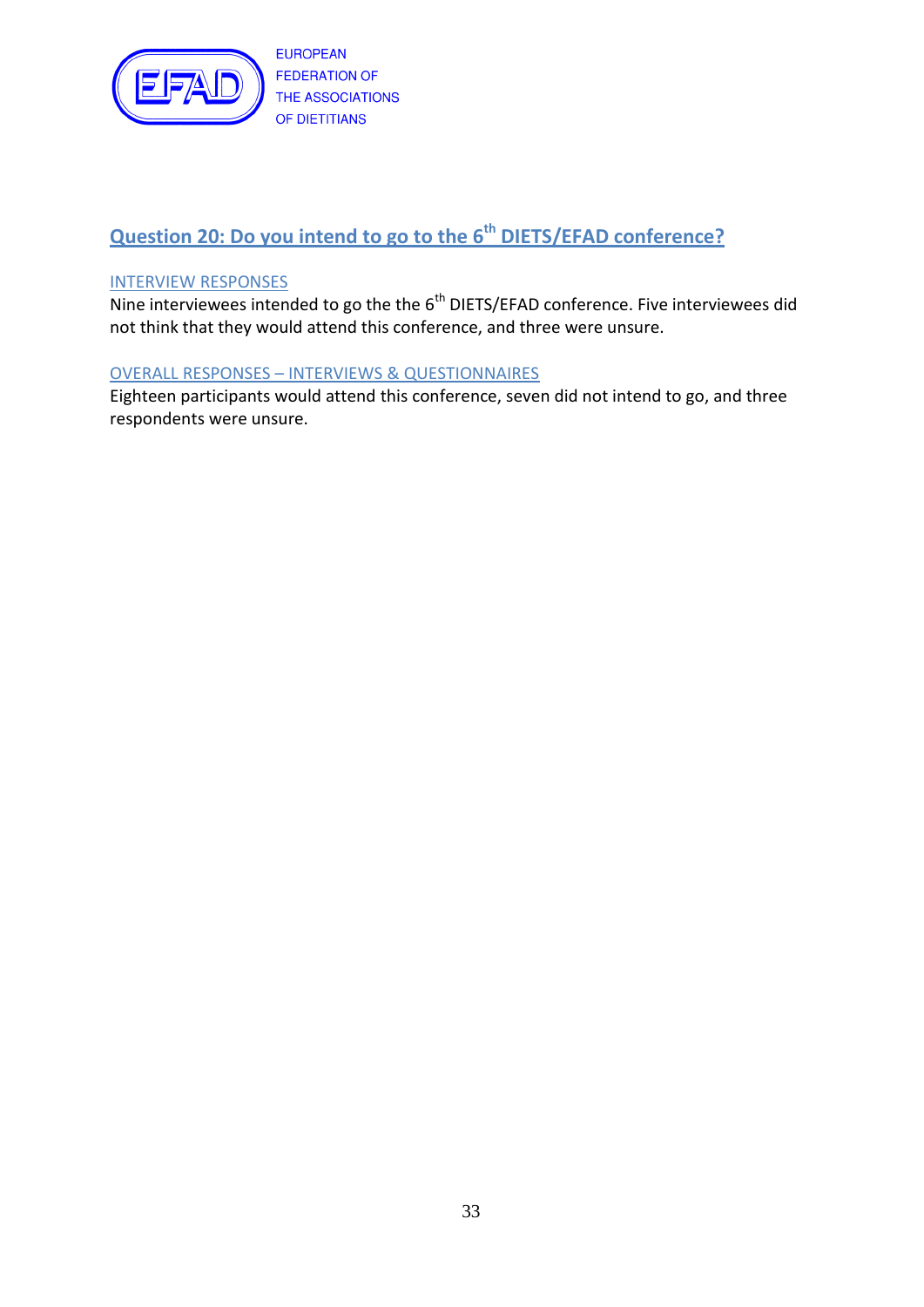

# **Conclusions**

A structured method to describe and record dietetic care is required. It should allow core steps to be combined and compared. It does not, necessarily, need to be identical.

Many dietitians in the European countries represented in this report currently use some form of structured documentation.

The documented evidence from this report indicates that the IDNT is the most frequently used, or chosen, SL in the European countries represented here.

There is a wealth of SL interest amongst dietitians working in the European countries which were represented in this report.

For dietitians in the European countries represented here, there are five SL which are currently used or, of which they are aware; ICF, ICF-D, IDNT, LOINC, Polish SL.

A comprehensive global system of SL seems unachievable within the next decade; however, a set of core SL terms which could be adapted may be more realistic.

There is a unanimous requirement, almost, for EFAD to take a lead role in the co-ordination of NCP and SL use throughout Europe.

Dietitians in Europe are keen to collaborate to agree the way forward.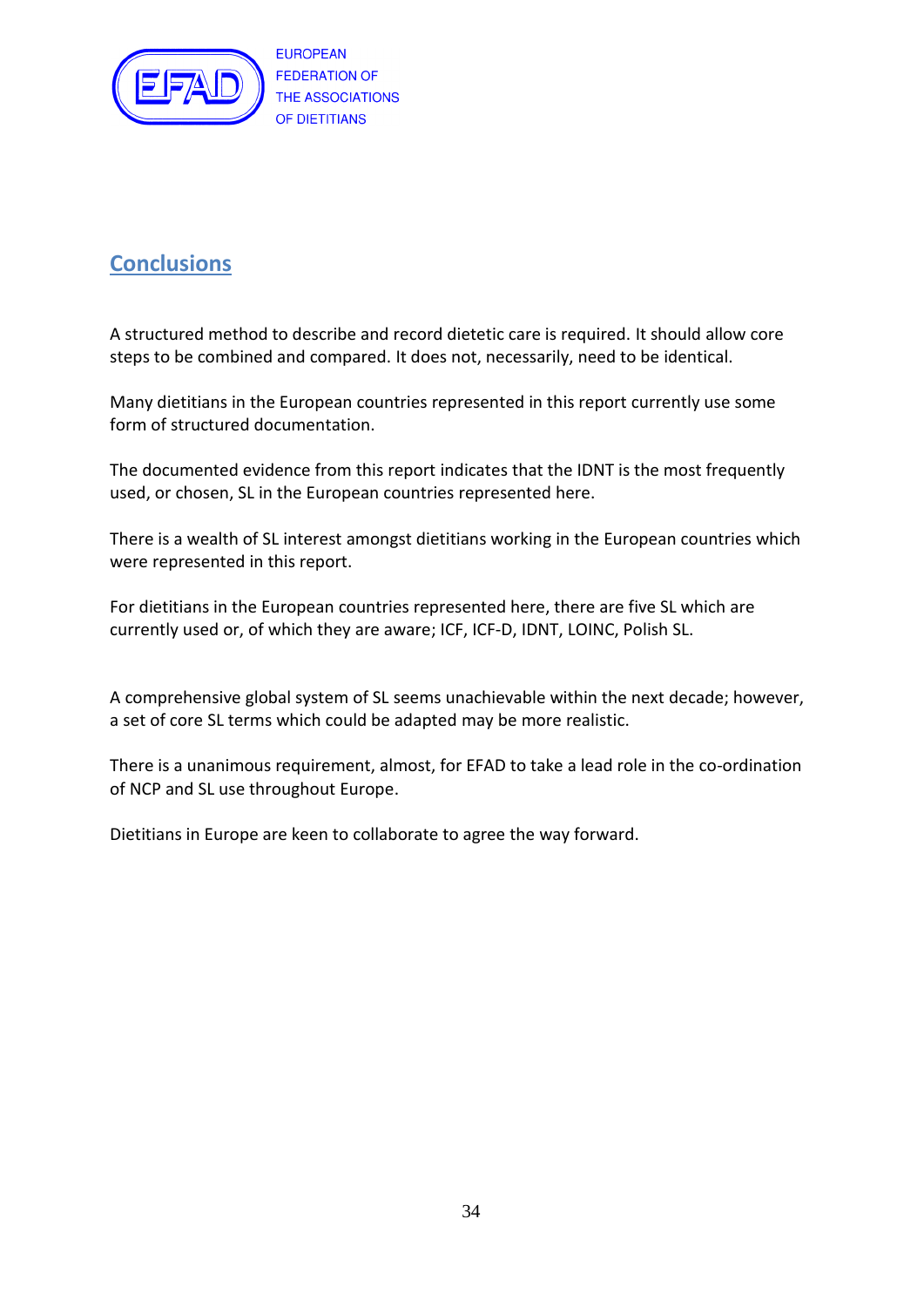

# **Recommendations**

EFAD should take the lead in promoting the benefits of SL use to member associations.

EFAD should adopt a supportive role in the implementation of the chosen SL in each member association.

The PPC should provide guidance, based on the accumulated evidence.

<span id="page-34-0"></span>The SL should enable systematic documentation of nutritional care that can be compared, shared, and used in research, uniformly, throughout Europe.